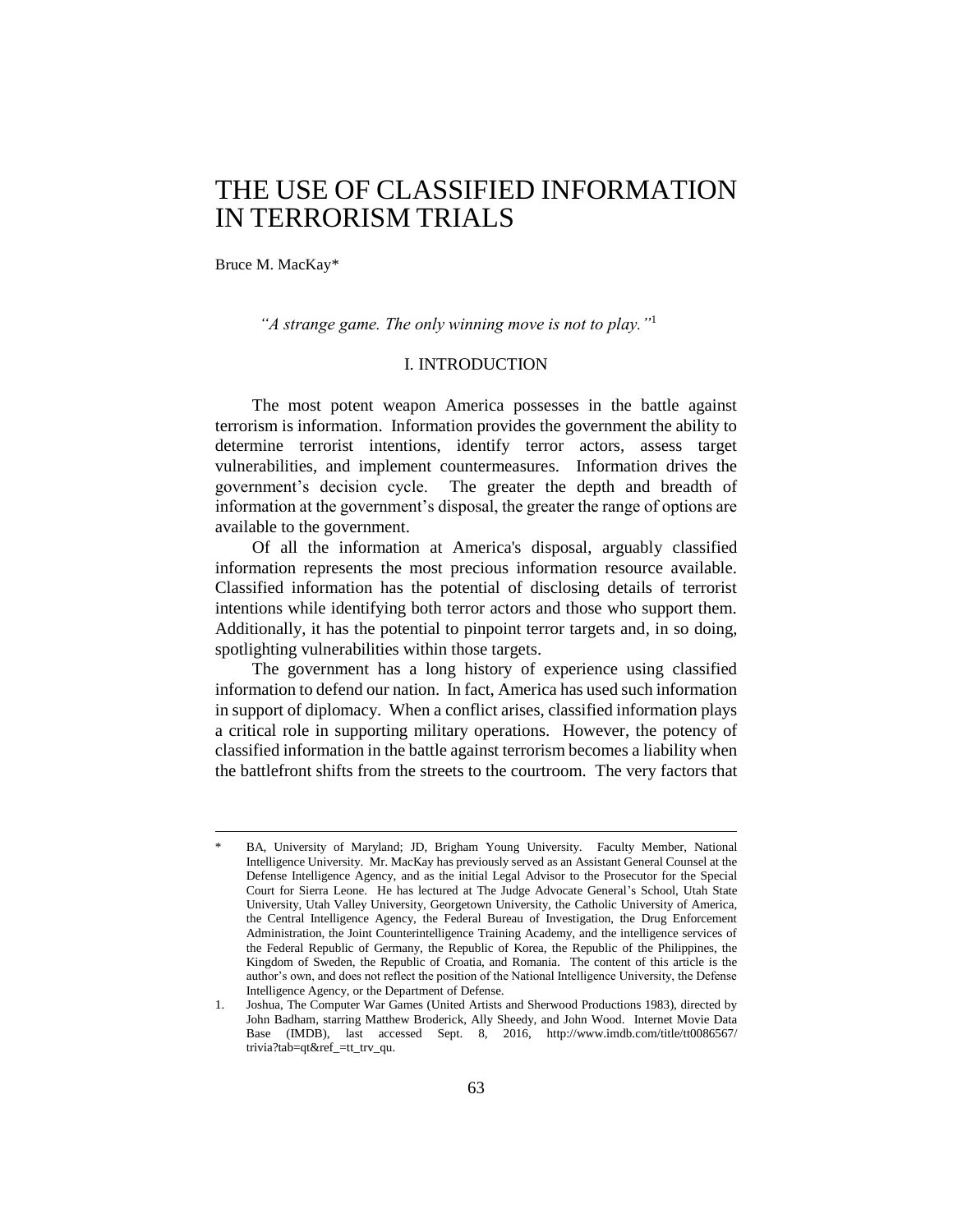make classified information so valuable to our government operate to make this unique form of information problematic in the criminal trial of a terrorist.

This paper does not purport to offer a solution to the conundrum. Instead, it serves to highlight some considerations the government faces every time a criminal prosecution implicates classified information. The paper briefly examines the nature of classification, what can make information classified, and how the classification and declassification systems work. It then turns to the courtroom to examine the constitutional and pragmatic considerations involved in mounting a prosecution.

#### II. BACKGROUND

A. America's History with Great Britain and Her Courts

When the Constitutional Convention<sup>2</sup> of 1787 began its work in Philadelphia, its original task—revising the Articles of Confederation—was jettisoned in favor of building a national government that would work.<sup>3</sup> Experience during the Revolutionary War demonstrated the approach taken by the Articles was not tenable.<sup>4</sup> Rather, with the 1783 Treaty of Paris, that ended the war and recognized the newly-independent United States of America, the nation recognized it needed a governance structure that would reflect the issues that had fed the revolutionary flame.<sup>5</sup>

To limit the power of the American court system, the Grand Convention limited the reach of the judicial power to an actual case, and in doing so sharply reduced the likelihood of an activist bench.<sup>6</sup> To prevent what the colonists had perceived as an overreach, the Convention crafted a precise definition of treason and inserted that definition (the only crime so explicitly defined) into the Constitution.<sup>7</sup>

The First Amendment guaranteed the freedom to speak, assemble, worship, and petition the government for redress—all without penalty.<sup>8</sup> The Fourth Amendment inserted a warrant requirement, insisting upon specificity.<sup>9</sup> The British practice of the general warrant was banned by

<u>.</u>

<sup>2.</sup> Hereinafter "Grand Convention"

<sup>3.</sup> Richard R. Beeman, *The Constitutional Convention of 1787: A Revolution in Government,*  NATIONAL CONSTITUTION CENTER (Sept. 27, 2017, 7:47 PM), https://constitutioncenter.org/interactive-constitution/white-pages/the-constitutional-conventionof-1787-a-revolution-in-government.

<sup>4.</sup> *See id*.

<sup>5.</sup> *Treaty of Paris,* HISTORY (Sept. 27, 2017, 7:48 PM), http://www.history.com/topics/americanrevolution/treaty-of-paris.

<sup>6.</sup> *See* U.S. CONST. art. III, § 2.

<sup>7</sup>*. Id.* at §3.

<sup>8.</sup> *See* U.S. CONST. amend. I.

<sup>9.</sup> *See* U.S. CONST. amend. IV.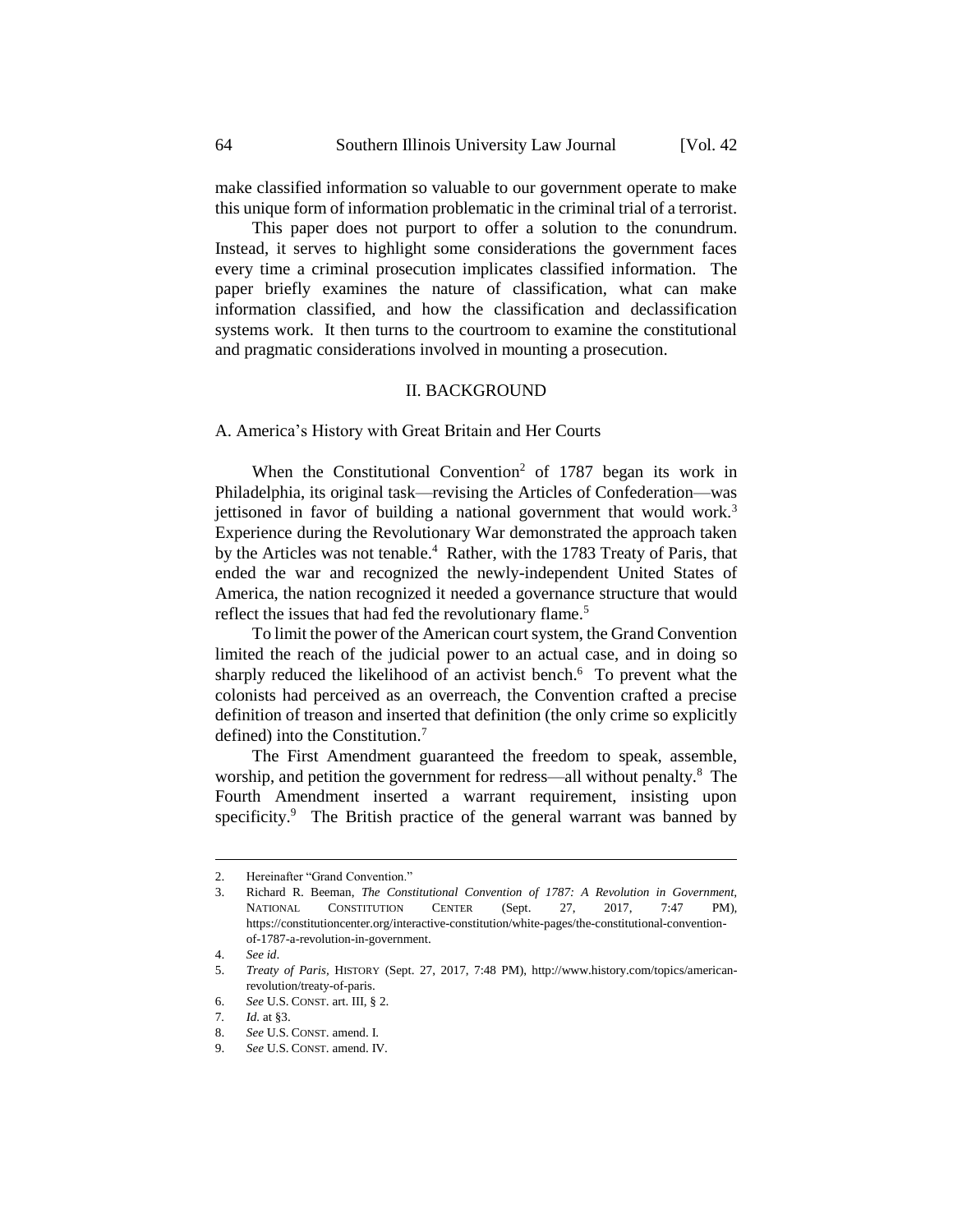implication.<sup>10</sup> The Fifth Amendment precluded self-incrimination, a factor of the Star Chamber's "ex officio" oath which required a witness to truthfully answer all questions put to him, without the ability to remain silent.<sup>11</sup> No more would a witness be forced to either incriminate or perjure himself. Other Fifth Amendment provisions included the subpoena power, the right of confrontation, and the preclusion of double jeopardy.<sup>12</sup> The Sixth Amendment added the right of representation, along with a speedy and *public*  trial.<sup>13</sup> Whatever the original utility of the Star Chamber, with its ability to deal with alleged malefactors amongst the English nobility, the closed and secret nature of the Chamber all too quickly led to abuse.<sup>14</sup> The newborn United States would have none of that.

#### B. The Clash of Concepts

Louis Brandeis, at the time a practicing attorney, penned a phrase regarding the dangers of secrecy when he wrote, "[p]ublicity is just commended as a remedy for social and industrial diseases. Sunlight is said to be the best of disinfectants; electric light the most efficient policeman."<sup>15</sup> Lord Hewart, writing in the British case, *R. v. Sussex Justices, Ex Parte McCarty*, described a situation (permissible under the law at the time) in which the clerk of the court hearing a criminal dangerous driving case was also working as a member of a firm pursing that same driver on a related civil claim.<sup>16</sup> The clerk retired with the justices, on the theory the learned solons of the law may have a fact question or two for their clerk.<sup>17</sup> In the event there were no such questions, and on appeal, the court conceded the clerk's sole participation in the justices' deliberation was a mute presence in chambers: he neither spoke, nor were his notes consulted.<sup>18</sup> Nevertheless, Lord Hewart overturned the verdict below, coining a phrase that still echoes today: "[I]t is not merely of some importance but is of fundamental importance that

<sup>10.</sup> Henry Farrell, *America's Founders Hated General Warrants. So Why Has the Government Resurrected Them,* THE WASHINGTON POST (Jun. 14, 2016) https://www.washingtonpost.com/news/monkey-cage/wp/2016/06/14/americas-founders-hatedgeneral-warrants-so-why-has-the-government-resurrected-them/?utm\_term=.b15cde895ebe.

<sup>11.</sup> U.S. CONST. amend. V; see also R.H. Helmholz, The Privilege Against Self Incrimination: Its Origins and Development 101 (1977).

<sup>12.</sup> *See* U.S. CONST. amend. V.

<sup>13.</sup> U.S. CONST. amend. VI.

<sup>14.</sup> Scott Horton, *Resurrecting the Star Chamber,* Harper's Magazine (Nov. 23, 2007, 9:08 AM) https://harpers.org/blog/2007/11/resurrecting-the-star-chamber/.

<sup>15.</sup> *See* Frederick A. Stokes, Other People's Money and How the Bankers Use It (2016).

<sup>16.</sup> *See* R. v. Sussex Justices, Ex parte McCarthy [1924] 1 KB 256, [1923] Eng. Rep. 233.

<sup>17.</sup> *Id.*

<sup>18.</sup> *Id.*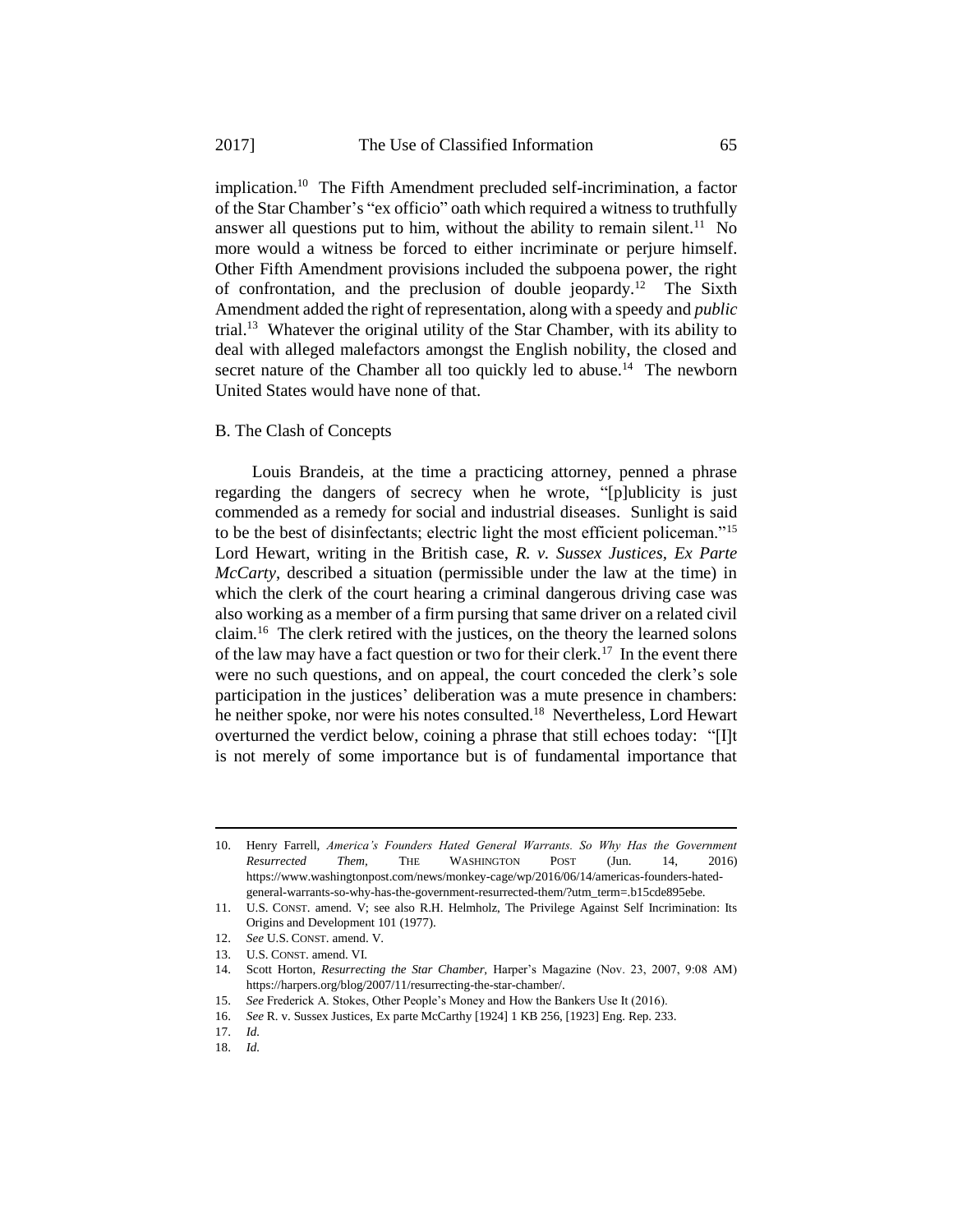justice should not only be done, but should manifestly and undoubtedly be seen to be done." 19

Implementing justice behind closed doors is not impossible, but maintaining the public's trust and confidence in its justice system cannot long survive darkness. In fact, at the time of the writing of this article, the current masthead of the *Washington Post* newspaper reads "Democracy Dies in Darkness."<sup>20</sup> Yet, the intelligence services of the world seek a totally different environment.

Speaking in the House of Commons in 1924, the British Foreign Secretary, Austen Chamberlain uttered, "It is of the essence of a Secret Service that it must be secret, and if you once begin disclosure it is perfectly obvious to me . . . that there is no longer any Secret Service and that you must do without it." 21

While sounding like hyperbole to today's reader, at the time, the government of the United Kingdom simply did not admit that it had an intelligence service.<sup>22</sup> This is a position the government maintained through the 1980s.<sup>23</sup> In fact, Sir Michael Howard, a well-known British historian, bitingly commented in 1985, "so far as official government policy is concerned, the British security and intelligence services do not exist. Enemy agents are found under gooseberry bushes and intelligence is brought by the storks."<sup>24</sup>

The approach in the United States historically has focused more on protecting the activities and personnel of the assorted intelligence agencies

<u>.</u>

<sup>19.</sup> *Id.* at 259.

<sup>20.</sup> Paul Farhi, *The Washington Post's New Slogan Turns Out to be an Old Saying*, THE WASHINGTON POST (Feb. 24, 2017), https://www.washingtonpost.com/lifestyle/style/the-washington-posts-newslogan-turns-out-to-be-an-old-saying/2017/02/23/cb199cda-fa02-11e6-be05- 1a3817ac21a5\_story.html?utm\_term=.18d429676b9f.

<sup>21.</sup> *A Not-So-Secret Service,* TIME (Sept. 1, 1986), http://content.time.com/time/magazine/article/ 0,9171,962161,00.html.

<sup>22.</sup> Luke Jones, *The time when spy agencies officially didn't exist,* BBC NEWS (Nov. 8, 2014), [http://www.bbc.com/news/magazine-29938135.](http://www.bbc.com/news/magazine-29938135)

<sup>23.</sup> *See* Hew Dylan, Defence Intelligence and the Cold War: Britain's Joint Intelligence Bureau 1945– 1964 1 (Oxford Univ. Press 2014).

<sup>24.</sup> *Id.* The British intelligence community is largely composed of the Secret Intelligence Service (SIS, unofficially known as MI-6), the UK counterpart to the Central Intelligence Agency; and the Government Communications Headquarters GCHQ), the UK counterpart to the National Security Agency, and the Security Service (also known as Ml-5), loosely the UK counterpart to the Federal Bureau of Investigation (the FBI has arrest powers, while the Security Service does not). Glen Greenwald, *Revealed: how US and UK spy agencies defeat internet privacy security,* The Guardian (Sept. 6, 2013 6:24 PM), https://www.theguardian.com/world/2013/sep/05/nsa-gchq-encryptioncodes-security; *See generally* Jonjo Robb, *The 'Intelligence Special Relationship' between Britain and the United States*, E-INT'L RELATIONS STUDENTS (June 15, 0214), http://www.eir.info/2014/06/15/the-intelligence-special-relationship-between-britain-and-the-united-states/. The existence of SIS and GCHQ was officially confirmed for the first time in the Intelligence

Services Act 1994. The Security Service has a public history tracing back to 1909, as a joint effort of the Admiralty and the War Office. *See* Jones, *supra* note 23.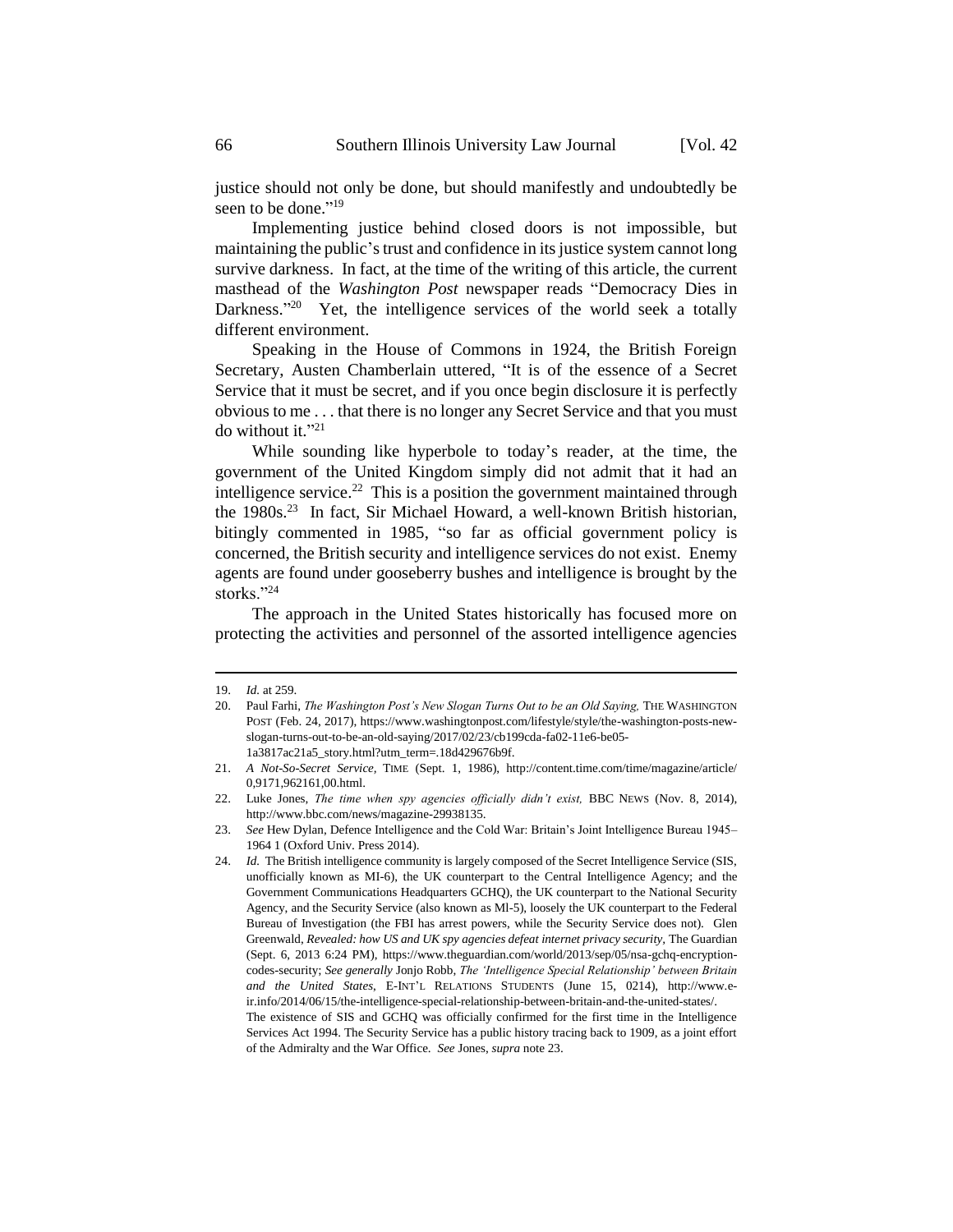than it has in trying to conceal the existence of the agencies themselves.<sup>25</sup> The Director of National Intelligence specifically, and by logical derivation of every other U.S. intelligence organization, is charged by statute with the protection of intelligence and methods.<sup>26</sup>

The result is a clash: democracies abhor secrecy, while secret services abhor sunlight. Yet, governments cannot survive without intelligence, and an intelligence service without some form of public accountability rapidly becomes a threat to the government it is established to serve. The challenge is to manage the tension between the competing needs of transparency and opacity.

#### III. ANALYSIS

A. The Nature of Classified Information

#### *1. What is classified information?*

1

Executive Order (hereinafter EO) 13,526 defines classified information as information the national defense requires "be maintained in confidence in order to protect our citizens, our democratic institutions, our homeland security, and our interactions with foreign nations."<sup>27</sup>

Classified information is the exclusive purview of the federal government.<sup>28</sup> While private sector individuals or entities may be afforded

<sup>25.</sup> *See* 50 U.S.C. § 403-4 (2012). The National Security Act of 1947 created, among other entities, the Central Intelligence Agency. CIA would later have its own enabling statute (50 U.S.C. §§ 403 et seq.). The Director of National Intelligence, with accompanying Office of the Director of National Intelligence, was created by the Intelligence Reform and Terrorism Prevention Act of 2004. Other intelligence entities are contained within assorted Cabinet departments (State, Justice, Defense, Treasury, Homeland Security) and have typically been established via a combination of secretarial decree and statutory provisions. For example, the National Security Agency, the Defense Intelligence Agency, and the National Geospatial-Intelligence Agency all exist with the Department of Defense. Each has a specific statutory exemption from the Freedom of Information Act for operational files, even though each organization was created by internal DoD directive.

<sup>26.</sup> *See* 50 U.S.C. § 403-l(i). In some cases, that injunction includes protecting the identities of employees of the intelligence agency, as well as the agency's size and budget.

<sup>27.</sup> *See* Exec. Order No. 13,526, 75 Fed. Reg. 707 (Dec. 29, 2009); *see also The President Executive Order 13526,* NATIONAL ARCHIVES SECURITY OVERSIGHT OFFICE (Sept. 26, 2017, 8:06 PM).

<sup>28.</sup> *See* Exec. Order No. 13,526, 75 Fed. Reg. 707 (Dec. 29, 2009). Section 1.1(2) describes classified information as owned by, produced by or for, or under the control of the United States Government. Information is "owned by" or "produced by" the federal government when it is created by a government entity. It may be "produced for" the federal government, such as when a private sector firm develops information or a tangible thing for the federal government. Examples would be Lockheed Martin's creation of the world's fastest airplane, the SR-71, and the creation of the world's first stealth aircraft, the F-117. Both airplanes were "tangible things" the existence of which was originally classified. Both airplanes contained subsystems (in the case of the SR-71, the propulsion system that generated still-classified speeds; in the case of the F-117, the technology that rendered the aircraft extremely difficult to detect on radar) containing "information" that was and remains classified. Information "under the control of" the federal government may have been provided to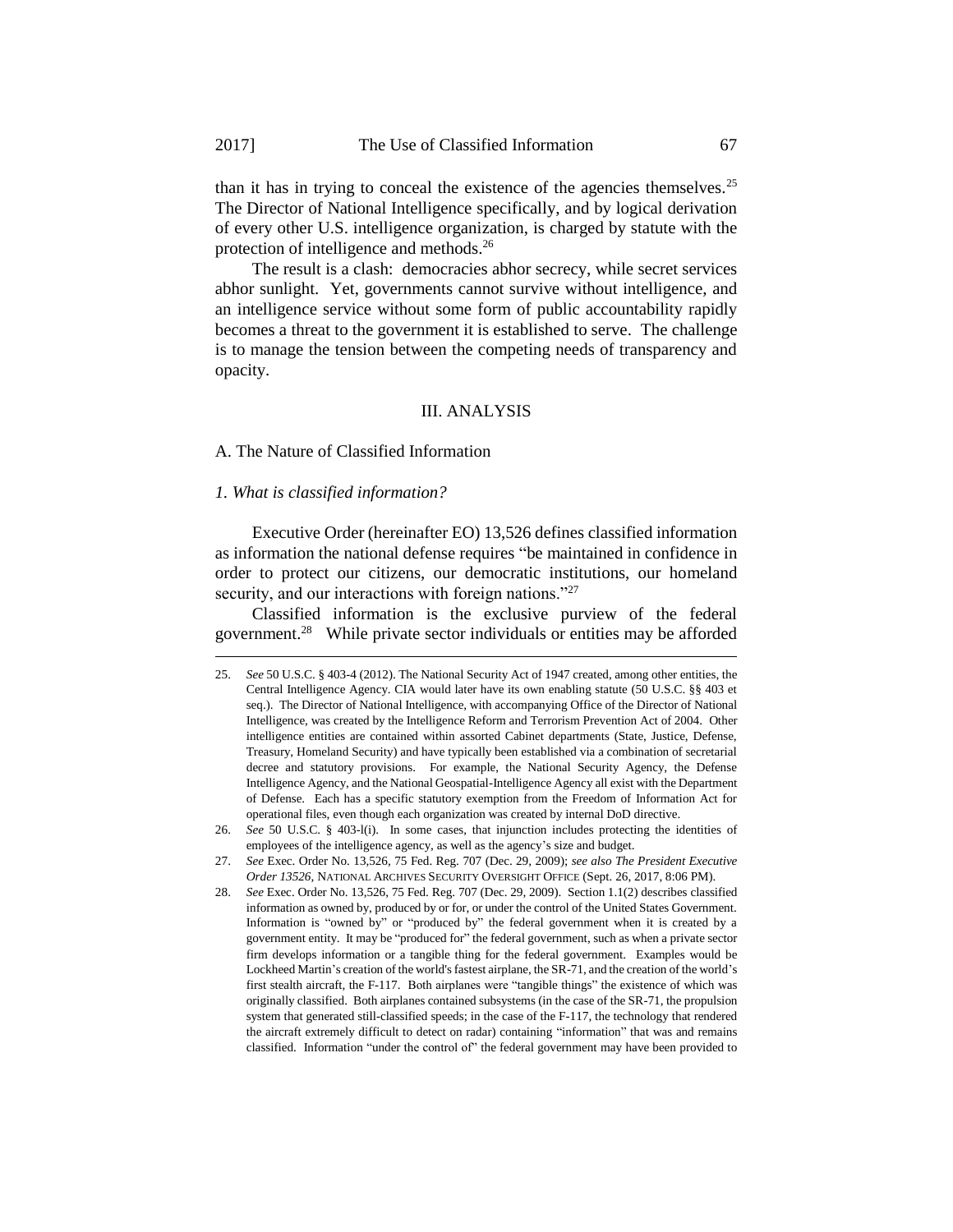access to classified information, ownership of that information always remains with the federal government.<sup>29</sup>

Classified information reflects an assessment of the risk to national security should the information be generally available. The more significant the risk, the higher the classification.<sup>30</sup>

The risk to national security assessment, per the Executive Order, cannot be based upon a perceived need to conceal violations of the law, inefficiency, or administrative error.<sup>31</sup> Nor can it be perceived to preclude embarrassment, to restrain competition, or to hinder dissemination of information that does not require protection based upon national security needs.<sup>32</sup> These restrictions are a direct reflection of the "Pentagon Papers" case, in which a 47-volume history of America's involvement in Vietnam was classified "Top Secret—Sensitive."<sup>33</sup> The history depicted a level of activity heretofore unknown to the American public. A researcher, opposed to the Vietnam War, with access to the history, made an unauthorized copy and provided it to the *New York Times*. <sup>34</sup> As the *Times* published extracts from the 47-volume history, it became clear that much of the material classified was marked to preclude embarrassment.<sup>35</sup> The resulting legal action was a resounding loss for the government. Modern classification criteria clearly reflect the "Pentagon Papers" experience.<sup>36</sup>

- 29. Lockheed Martin designed and tested both the SR-71 and the F-117 for specific combat purposes. The designers required access to classified information in order to develop aircraft that could succeed in the known and anticipated threat environment.
- 30. If the unauthorized release of classified information would cause "exceptionally grave" damage to the national security, it is classified at the Top Secret level. The unauthorized release of information that would cause "serious damage" is classified at the Secret level, and the unauthorized release of information that would cause "damage" is classified at the Confidential level. *See* Exec. Order No. 13,526 § 1.2, 75 Fed. Reg. 707 (Dec 29, 2009).
- 31. Exec. Order No. 13526.
- 32. *See generally* Exec. Order No. 13,526 § 1.7, 75 Fed. Reg. 707, 710 (Dec. 29, 2009).
- 33. N.Y. Times Co. v. United States, 403 U.S. 713 (1971).
- 34. *Id.* at 714.
- 35. *Id.* at 723–24.

the United States by a foreign government, or an international organization, with the understanding that the U.S. government would protect that information at the same level as U.S. classified information. An example of information "under the control of" the federal government would be NATO classified information. The United States does not "own" that information, but by agreement with NATO would treat and protect that data as if it were US classified information. The only mention of what could be considered "classified information" in the Constitution is in Article l, Section 5: "Each House shall keep a Journal of its Proceedings, and from time to time publish the same, excepting such Parts as may in their Judgment require Secrecy."

<sup>36.</sup> The issue before the Court was whether the government could enjoin further publication of the "Papers" by authority of 18 U.S.C. § 793. The Court construed § 793 narrowly, and ultimately ruled that the government had not met its very heavy burden and permitted publication to continue. Unaddressed by the Court was the possibility of post-publication prosecution. The government, perhaps realizing that any such prosecution would logically trigger a challenge to the classifications applied, elected not to pursue the Times. The government was able to identify the individual who provided the "Papers" to the Times, and prosecuted him. However, the White House's attempt to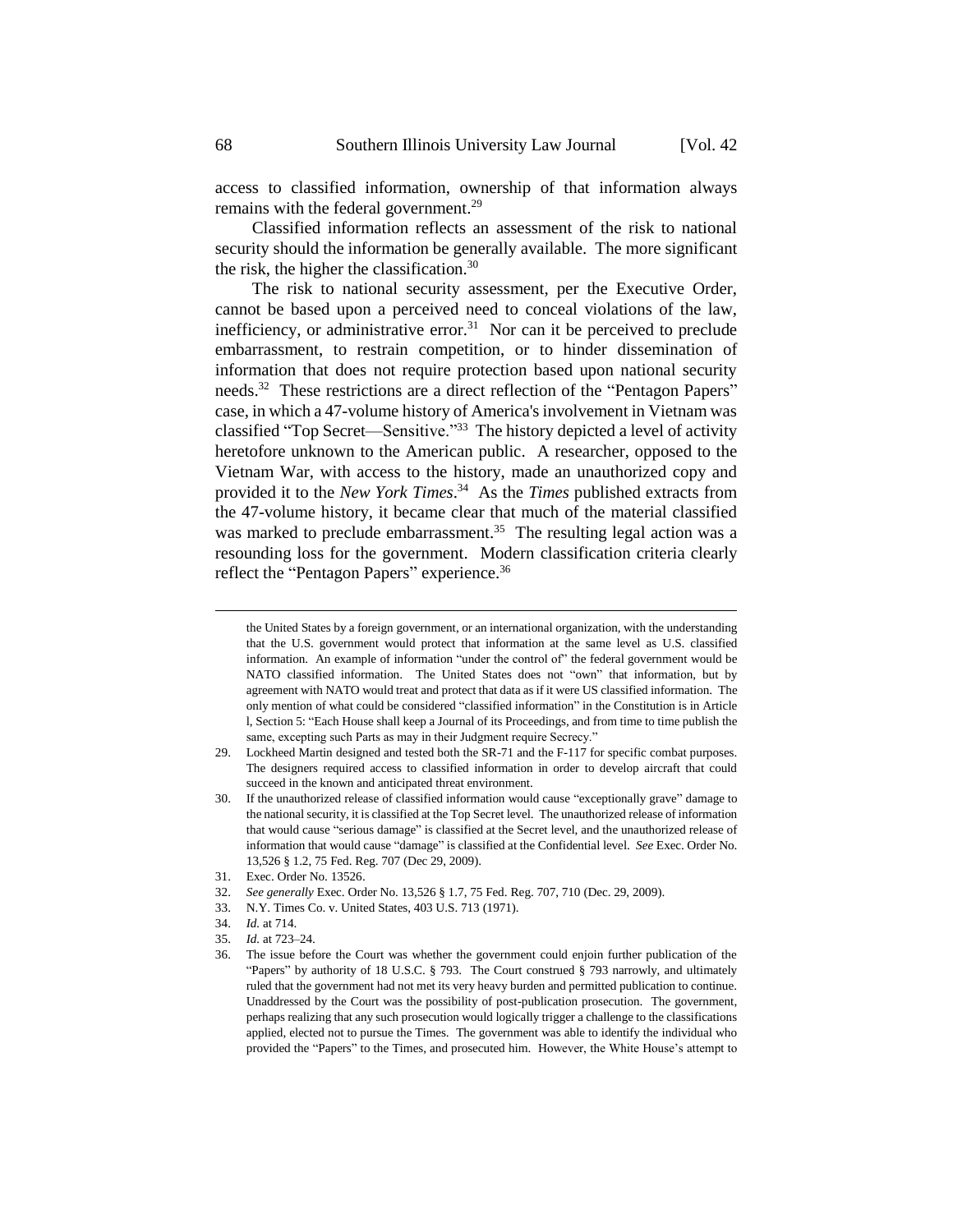Classification is appropriate if the unauthorized disclosure of information would cause "damage" to the national security, and that information pertains to any of the following categories: (1) military plans, weapons systems, or operations; (2) foreign government information; (3) intelligence activities (including covert action); (4) intelligence sources, methods, or cryptology; (5) foreign relations or foreign activities of the United States, including confidential sources; (6) scientific, technical, or economic matters relating to the national security United States Government programs for safeguarding nuclear materials or facilities; (7) vulnerabilities or capabilities of systems, installations, infrastructures, projects, plans, or protection services relating to the national security; or (8) the development, production, or use of weapons of mass destruction.<sup>37</sup>

#### *2. Who can classify information?*

Authority to classify information exists in two, unequally sized, populations. The first, smallest yet most important, are the "original classification authorities." These are those individuals identified by the President as authorized to determine whether information should be classified and, if so, at what level.<sup>38</sup> Within broad guidelines, designed original classification authorities typically may delegate that authority within their own organizations.<sup>39</sup>

As a matter of practicality, original classification authorities direct the creation of classification guides. These guides take the classification concepts of Executive Order 13,526 and apply them within the context of the classifier's organization. The resulting guides are used by the largest population, those who apply classifications derived from the guide. Those who apply derived classifications are known as derivative classification

ensure conviction by burglarizing the defendant's psychiatrist's office, and providing the defendant's medical file to the prosecution, sufficiently outraged the bench that a mistrial with prejudice was declared.

<sup>37.</sup> *See* Exec. Order No. 13,526 § 1.4, 75 Fed. Reg. 707, 707 (Dec. 29, 2009).

<sup>38.</sup> *See id.* This identifies the President and Vice President as original classification authorities at all classification levels. The listing of additional original classification authorities is published in the Federal Register. The currentlist designates the White House chief of staff and national security advisor; the Attorney General; the secretaries of State, Treasury, Defense, Energy, Homeland Security; the Director of National Intelligence; the secretaries of the military services; the Director of the Central Intelligence Agency and the Administrator of the National Aeronautics & Space Administration as original Top Secret classification authorities. In that role, these individuals may also classify information at lower classification levels. Atthe Secret level, the secretaries of Agriculture, Commerce, Health & Human Services, Transportation, and the administrator of the Environmental Protection Agency are original classification authorities. *See* Federal Register, Vol. 75 No. 2, January 5, 2010.

<sup>39.</sup> *See* Exec. Order No. 13,526 § 1.3(c)(1), 75 Fed. Reg. 707, 708 (Dec. 29, 2009) (One of the broad guidelines is that delegations of original classification authority "shall be limited to the minimum required . . .").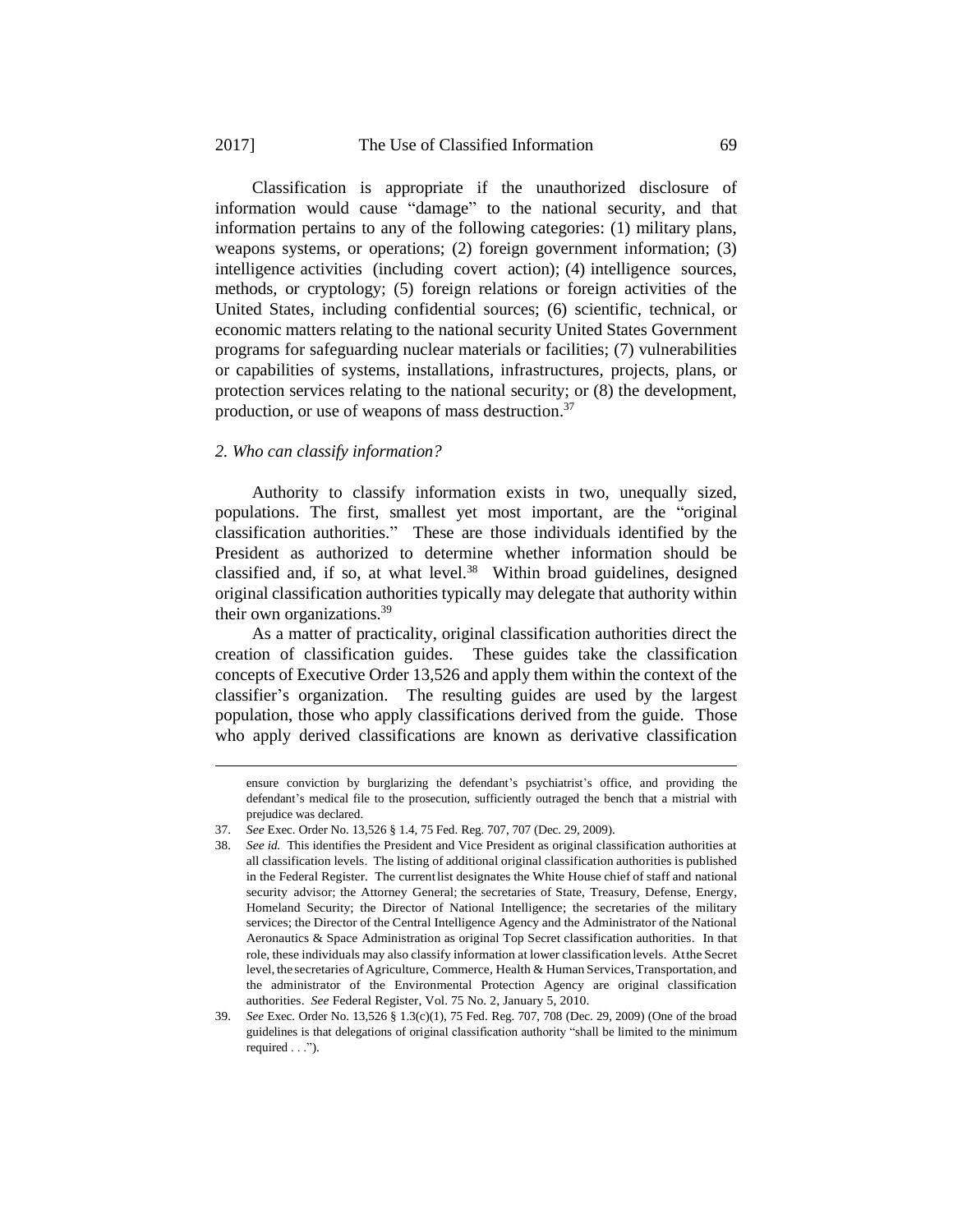authorities.<sup>40</sup> These derivative classification authorities produce the overwhelming majority of classified information.

# *3. Who can declassify information?*

The authority to classify a document carries with it implicit authority to declassify that same document. As a general rule, declassification authority ends at the organization's edge; the Central Intelligence Agency has no authority to declassify a Department of Defense document, for example.

There are a limited number of exceptions to this rule. The President, as the ultimate classification authority, is also the ultimate declassification authority. The Director of National Intelligence has the authority to declassify intelligence "relating to intelligence sources, methods, or activities," in consultation with that information's original classification authority.<sup>41</sup>

#### *4. What makes information classified?*

Information is classified based on a combination of factors: content, the extent to which the information may identify U.S. interest in the topic, and (in the intelligence world) on the means of its acquisition.

This combined approach can explain the occasional oddity of having information that, by itself, might be unclassified yet still bear classification markings. [An example would be a publication intended for internal use only, such as the Kremlin's internal telephone directory.] While this would technically not be "classified information," per se, the directory could still be marked as classified to protect how the United States obtained it. Was it provided by an agent inside the Kremlin? Was a clever visitor able to purloin a copy without being detected? Did a clerk erroneously ship a copy to a person willing to give it to us? If classifying the method of acquisition is necessary, the classification will extend to the directory as well (on the theory that the presence of the directory would tend to identify possible means of acquisition).

<sup>40.</sup> *See generally* Exec. Order No. 13,526 § 2, 75 Fed. Reg. 707 (Dec. 29, 2009).

<sup>41.</sup> Exec. Order No. 13,526 § 2, 75 Fed. Reg. 707 (Dec. 29, 2009) ("methods, and activities. The Director . . . may, with respect to the Intelligence Community, after consultation with the head of the originating Intelligence Community element or department, declassify, downgrade, or direct the declassification or downgrading of information or intelligence relating to intelligence sources, methods, or activities."). The Director may only delegate this authority to the Principal Deputy Director of National Intelligence. This provision allows the DNI, as the nation's chief intelligence officer, to mandate declassification of information developed by the Intelligence Community. There is much classified information *not* so developed, and the DNI's authority to declassify that information is non-existent.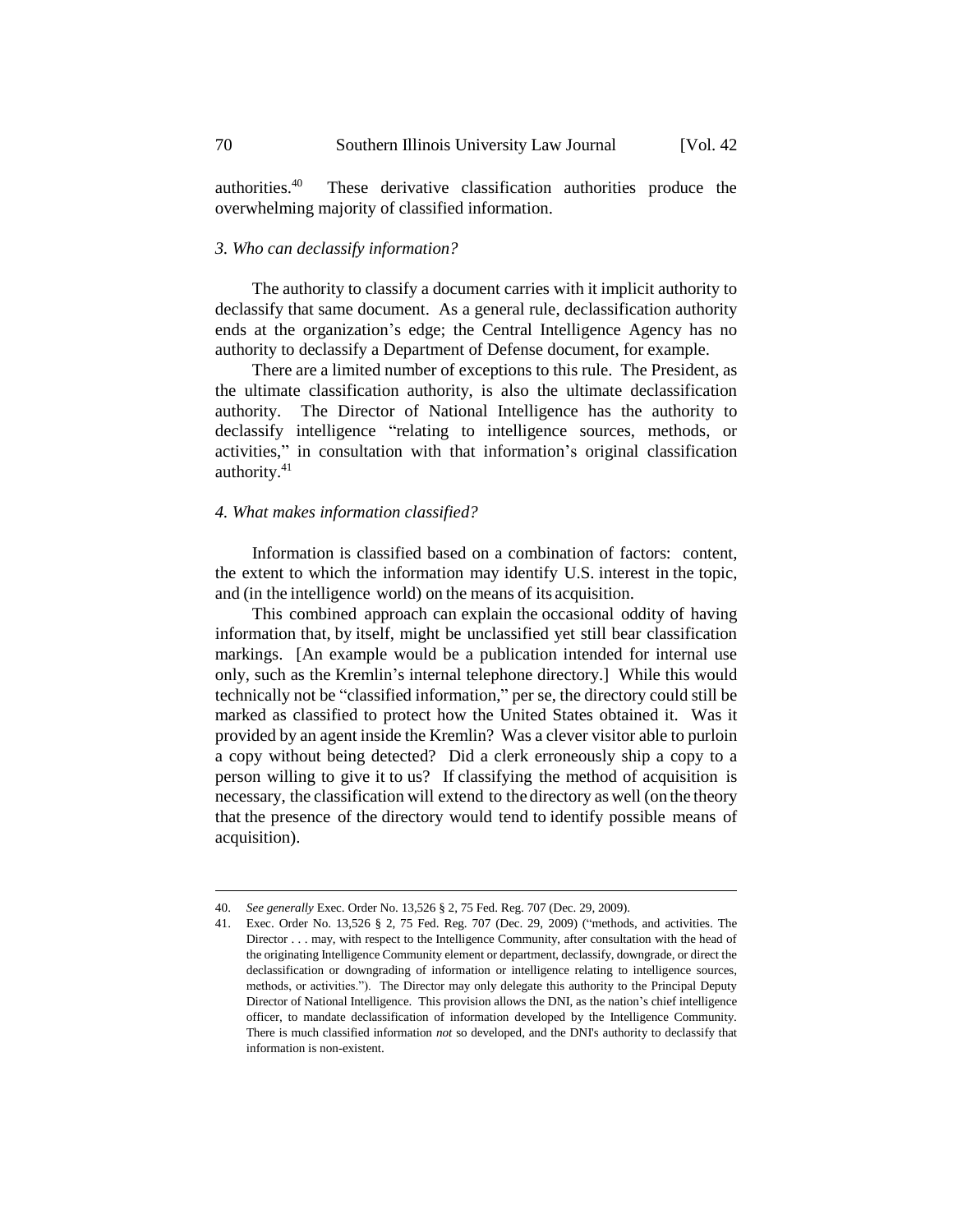Another example comes from the Penkovsky espionage case of the early 1960s.<sup>42</sup> Colonel Oleg Penkovsky volunteered to work for Western intelligence.<sup>43</sup> Run jointly by the Central Intelligence Agency and the United Kingdom's Secret Intelligence Service, Penkovsky was asked to obtain a copy of the secret version of a Soviet military journal, *Military Thought.*<sup>44</sup> The unclassified version of that journal was available in the West.<sup>45</sup> Penkovsky, bemused, asked his handlers if they would want a copy of thetop secret version of the same journal.<sup>46</sup> Possession of the unclassified version of *Military Thought* would not be remarkable, as many Western entities had annual subscriptions. Our Intelligence Community would have no reason to mark this version as classified. Possession of the secret version, had the Soviet Union become aware, would immediately focus suspicion on those organizations within the USSR to which that version had been sent. Identifying the source who had provided this version to the West would have been much easier, with severe potential consequences for the source if caught.

Logically, any copy of the secret version of *Military Thought* in U.S. possession would be marked "SECRET"—not because the U.S. was honoring the Soviet classification, but because Soviet knowledge of U.S. possession of the document could cause serious damage to our national security.<sup>47</sup>

The top-secret version, new at the time, was only distributed to "officers, Admirals, and Generals of the Soviet Army."<sup>48</sup> Compromise of the U.S. possession of any of these versions would have immediately focused intense scrutiny upon a much smaller population, with potentially catastrophic consequences for the source. A source positioned to provide this level of information would logically be able to provide otherdata, likely of equalsignificance, which the U.S. would likely rely upon. Compromising that source, by revealing possession of the top-secret version of *Military Thought,* would likely have

<sup>42.</sup> DAVID E. HOFFMAN, THE BILLION DOLLAR SPY: A TRUE STORY OF COLD WAR ESPIONAGE AND BETRayal 12–14 (2015).

<sup>43.</sup> *Id.*

<sup>44.</sup> *Id.* at 15.

<sup>45.</sup> MILITARY THOUGHT JOURNAL, CENT. INTELLIGENCE AGENCY (2017), https://www.cia.gov/library/readingroom/keyword/military-thought-journal.

<sup>46.</sup> *See* JEREMY DUNS, DEAD DROP 78–79 (2013).

<sup>47.</sup> There is some debate in the Intelligence Community whether the appropriate classification should be derived primarily from the risk to the intelligence source, and not the potential damage to U.S. national security interests, should the source be compromised. To at least some extent, the discussion is academic, because as a practical matter the sources facing the gravest risks tend to be providing information of the greatest value. Therefore, whether the classification is derived from "risk-to-source" or "risk-to-nation," the result is typically the same.

<sup>48.</sup> Duns, *supra* note 46, at 79.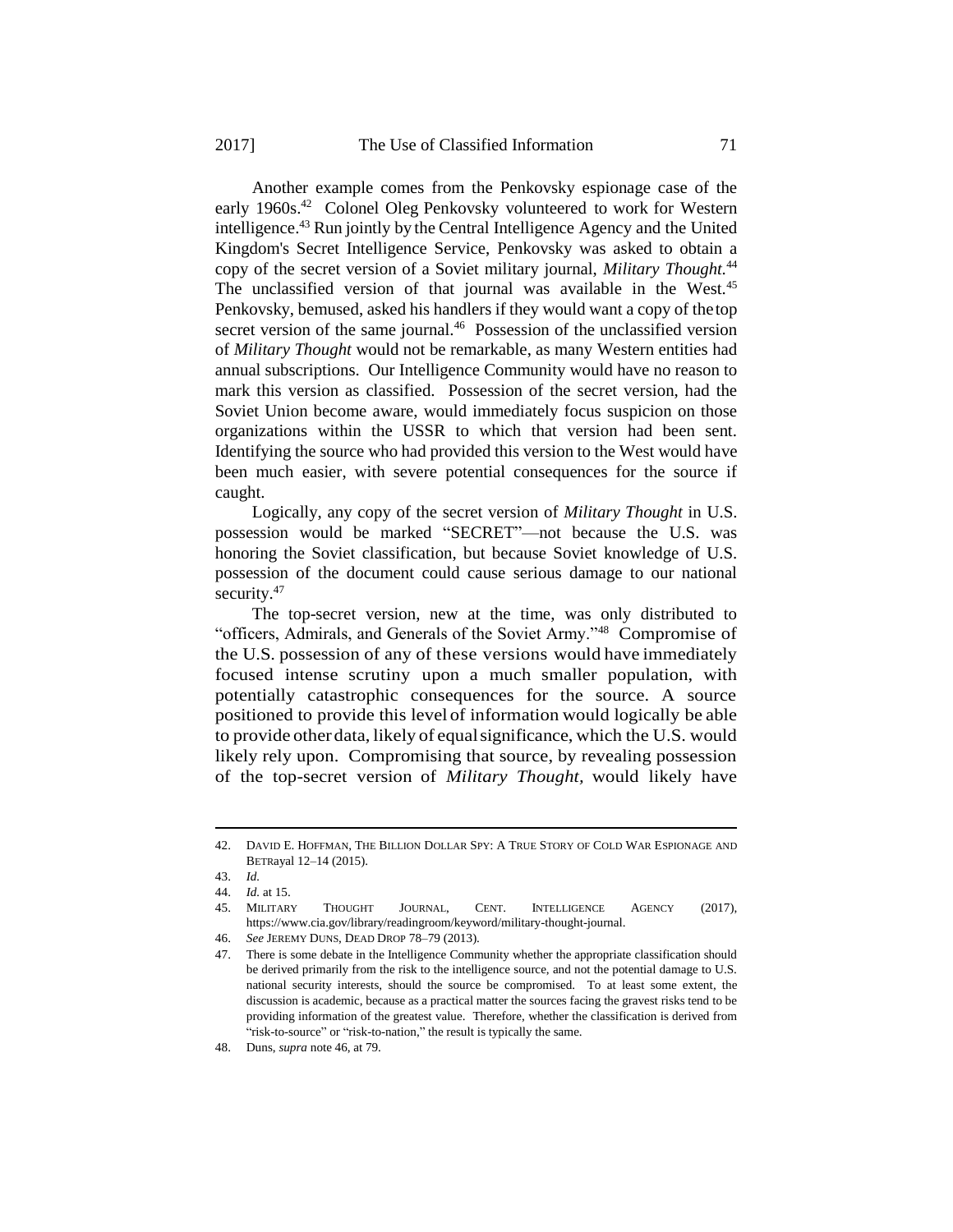caused "exceptionally grave damage" to the U.S. and as a result would trigger the Top-Secret classification.<sup>49</sup>

The Penkovsky case illustrates classification in the human intelligence (HUMINT) arena, in which intelligence services rely upon human beings to provide information.<sup>50</sup> The world of signals intelligence (SIGINT) is another source of information, and has been historically lucrative.<sup>51</sup> The classic example of SIGINT effectiveness was the success against the German (ULTRA) and Japanese (MAGIC) encryption systems used in WWII.<sup>52</sup>

In the aftermath of the Pearl Harbor attack, the U.S. military's capabilities in the Pacific were a fraction of their previous strength. What had been a battleship- and heavy cruiser-dominated fleet, no longer existed.<sup>53</sup> The previous naval warfare strategy based around major surface combatants (battleships and cruisers), supported bycarrierbased aviation and submarines, became a necessity of submarine-centric strategy (with use of carrier-based aviation if and when a significant surface target could be located). There is some debate in the Intelligence Community whether the appropriate classification should be derived primarily from the risk to the intelligence source should the source be compromised, or the potential damage to U.S. national security interests. To at least some extent, the discussion is academic, because, as a practical matter, the sources which faced the gravest risks tended to provide information of the greatest value. Therefore, whether the classification is

<sup>49.</sup> Arvin S. Quist, *Security Classification of Information*, OAK RIDGE NATIONAL LABORATORY, https://fas.org/sgp/library/quist2/chap\_7.html.

<sup>50.</sup> CENTRAL INTELLIGENCE AGENCY, *Intelligence: Human Intelligence* (Oct. 21, 2010, 11:30 AM), https://www.cia.gov/news-information/featured-story-archive/2010-featured-storyarchive/intelligence-human-intelligence.html.

<sup>51.</sup> David A. Hatch, *ENIGMA and PURPLE: How the Allies Broke German and Japanese Codes During the War*, https://www.usna.edu/Users/math/wdj/\_files/documents/Cryptoday/ hatch\_purple.pdf (last visited Sept. 19, 2017).

<sup>52.</sup> *Id.*

<sup>53.</sup> The Navy complement in Pearl Harbor as of December 7, 1941 could be divided in two: power-projection platforms (battleships, cruisers, destroyers, submarines, aircraft carriers, etc.), and defensive or support platforms (minesweepers, tenders, oilers, tugs, etc.). In the power-projection category, 16 of the 50 ships were severely damaged or sunk. The attack concentrated on major surface combatants (battleships and cruisers), and was devastatingly effective. All of the nine battleships present were severely damaged or sunk, although six would rejoin the fleet later in the war. Five of the eight cruisers were damaged to some extent. Most of the destroyers, and all of the submarines, survived. The overwhelming majority of the defensive/support platforms survived as well. The Pacific Fleet possessed a total of three aircraft carriers, all of which were at sea on December 7, 1941. *See List of United States Navy ships present at Pearl Harbor, December 7, l941*, WIKIPEDIA, https://en.wikipedia.org/wiki/List\_of\_United\_States\_Navy\_ships\_present\_at\_Pearl\_Harbor,\_ December\_7,\_1941 (last visited Apr. 28, 2016).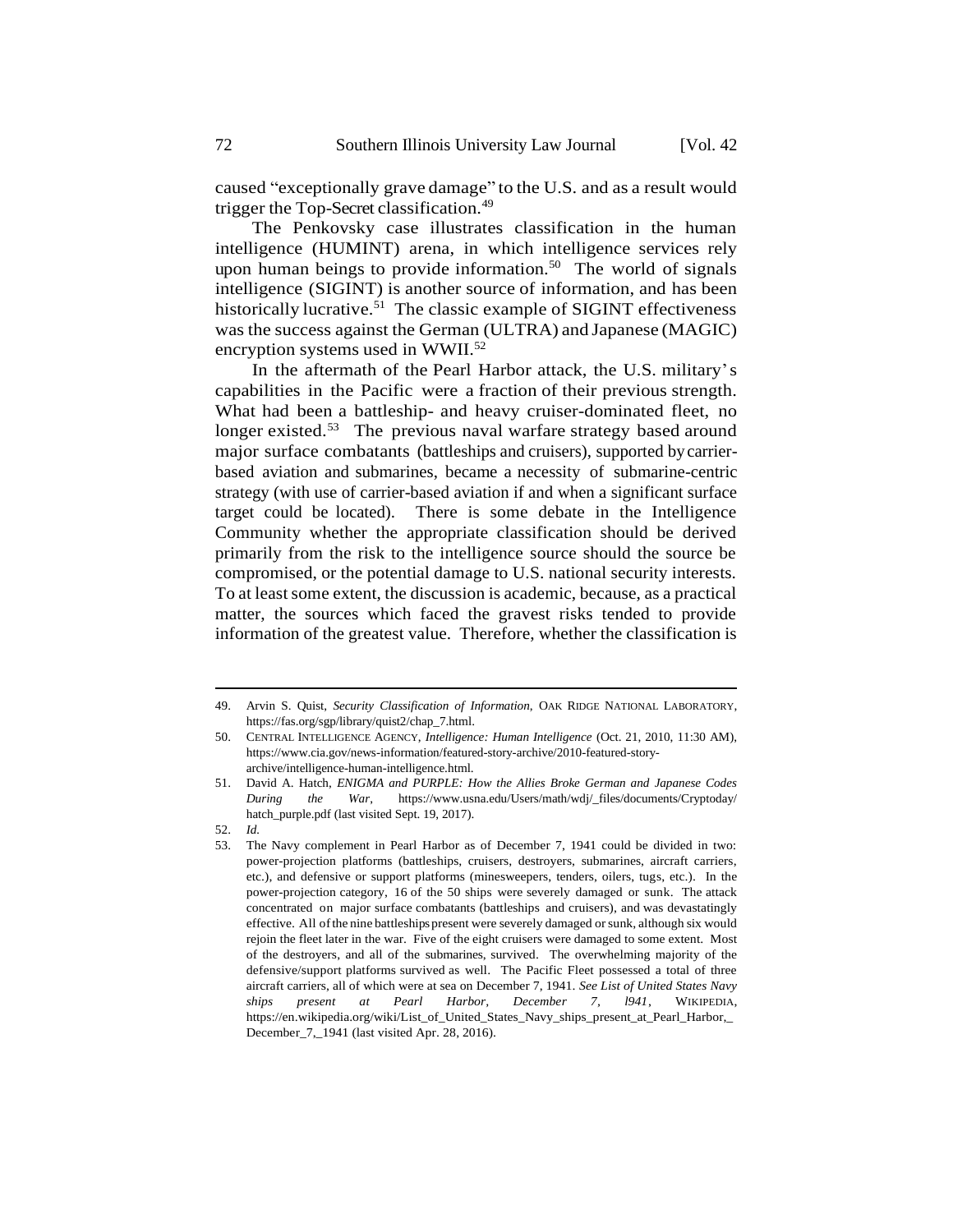derived from "risk-to-source" or "risk-to-nation," the result is typically the same.

The Japanese strategy, based on Admiral Yamamoto's assessment of U.S. capabilities, was to strike hard and unexpectedly destroy America's power-projection capability in the Pacific: the U.S. Navy.<sup>54</sup> The Pearl Harbor attack essentially destroyed America's surface warfare capability in the Pacific.<sup>55</sup> Yamamoto recognized the American carrier force was a threat, and designed an attack on Midway Island<sup>56</sup> to destroy the remnant of America's Pacific Fleet and force peace on Japan's terms.<sup>57</sup>

Yamamoto did not anticipate the capabilities of U.S. SIGINT. Navy cryptographers, having achieved a level of success against the Japanese JN-25 code, were able to advise Admiral Nimitz that Japan was preparing to move against Midway, and provided him the date of the attack.<sup>58</sup> This knowledge allowed Nimitz to place histhree carriers where they could do the most good against a significantly larger Japanese force.<sup>59</sup> Armed with information, a good deal of luck, and perseverance Nimitz soundly defeated Yamamoto, sinking all of his carriers, one of his heavy cruisers, and killing 2,500 of his sailors.<sup>60</sup> The U.S. lost the carrier YORKTOWN, the destroyer HAMMAN, and 307 sailors.<sup>61</sup> The Battle of Midway was the turning point

57. *Id.*

<u>.</u>

58. *Id.*

61. *Id.*

<sup>59.</sup> This chart provides some insights into the force imbalance at the Battle of Midway:

| Vessel Type:             | Imperial<br>forces | Japanese | Navy   U.S. Navy Forces |
|--------------------------|--------------------|----------|-------------------------|
| Aircraft Carriers:       | 4                  |          |                         |
| Light Aircraft Carriers: | っ                  |          |                         |
| Seaplane Tenders:        |                    |          |                         |
| Battleships:             |                    |          |                         |
| Heavy Cruisers:          | I0                 |          |                         |
| Light Cruisers:          | ń                  |          |                         |
| Destroyers:              | 46                 |          | 20                      |
| Submarines:              | 16                 |          | 19                      |

*See Midway Order of Battle*, WIKIPEDIA, https://en.wikipedia.org/wiki/Midway order of battle (last visited Apr. 28, 2017).

60. *List of United States Navy ships present at Pearl Harbor, December 7, l941*, WIKIPEDIA, https://en.wikipedia.org/wiki/List\_of\_United\_States\_Navy\_ships\_present\_at\_Pearl\_Harbor,\_ December\_7,\_1941 (last visited Apr. 28, 2016).

<sup>54.</sup> *See* Peter D. Antill et al., *The Battle of Midway: Turning Point in the Pacific Campaign 3-7 June 1942*, HIST. OF WAR, http://www.historyofwar.org/articles/battles\_midwaylong.html (last visited Sept. 20, 2017).

<sup>55.</sup> According the History.com, "the Japanese had failed to cripple the Pacific Fleet." *Pearl Harbor*, HISTORY, http://www.history.com/topics/world-war-ii/pearl-harbor (last visited Sept. 30, 2017).

<sup>56.</sup> Midway Atoll is located 1,120 miles north-west of the Hawaiian Island chain. *The Battle of Midway—Historical Overview*, THE PAC. WAR HIST. SOC'Y, http://www.pacificwar.org.au/ Midway/MidwayOverview.html (last visited Sept. 30, 2017).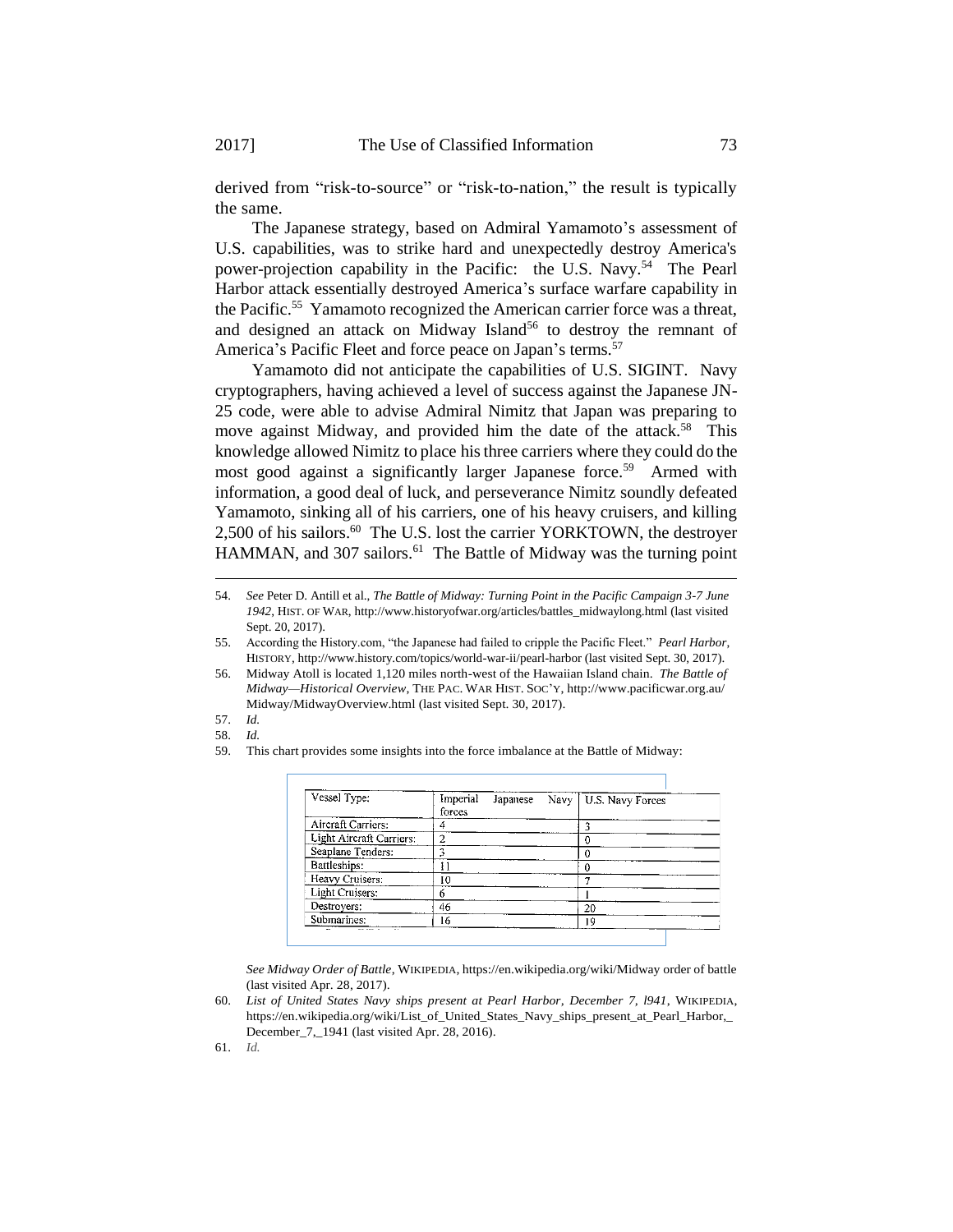in the naval war in the Pacific. <sup>62</sup> Never again would the Japanese Navy sail with impunity. It remained on a defensive footing for the balance of the war $^{63}$ 

#### *5. How is classified information protected?*

First, classified information is clearly marked to indicate the level of classification and any restrictions on its handling.<sup>64</sup>

Second, classified information is stored within facilities specifically designed for that purpose.<sup>65</sup> Low-level classified information might be stored inan approved security container in an otherwise open office; highlevel classified information would typically be stored in a purpose-built facility.<sup>66</sup>

Third, classified information is only provided to those persons whose personal backgrounds have been investigated and found to be suitable persons in whom the government can repose trust and confidence to protect classified information.<sup>67</sup>

<u>.</u>

<sup>62.</sup> *Id.*

<sup>63.</sup> *See generally Battle of Midway ends*, HISTORY, http://www.history.com/this-day-inhistory/battle-of-midway-ends (last visited Apr. 28, 2017).

<sup>64.</sup> 50 U.S.C. § 3126 (2012). There is a taxonomy-driven manual that describes how pages, and individual paragraphs, are to be marked. While that unclassified manual has not been cleared for public release, itsintent istomake obviousto the reader which portion, of which document, requires which form of protection. This precision in marking makes use of the classified information easier, and reduces the risk of inadvertent release. An example of "restricted handling" would be information received from a foreign government, or an international organization. While the United States would be authorized to hold, and to use, that information, the originating government would typically reserve the right to control its onward dissemination. Any such document held by the United States would logically bear a "restricted handling" marking indicating that onward dissemination would require the originating government's or organization's permission.

<sup>65.</sup> *See* NAT. SEC. AGENCY, 440-3-H, NATIONAL SECURITY INFORMATION HANDBOOK (1991), https://www2.usgs.gov/usgs-manual/handbook/hb/440-3-h.html#chapter8.

<sup>66.</sup> *See* NAT. SEC. AGENCY, 440-3-H, NATIONAL SECURITY INFORMATION HANDBOOK (1991), https://www2.usgs.gov/usgs-manual/handbook/hb/440-3-h.html#chapter8\_2. As one might expect, access to a purpose-built facility would typically be restricted to those whose duties require access. As a general rule, accessto the facility would require a security clearance equal to the highest level of information stored in that facility. NAT. SEC. AGENCY, 440-3-H, NATIONAL SECURITY INFORMATION HANDBOOK (1991), https://www2.usgs.gov/usgs-manual/handbook/hb/440-3 h.html#chapter14\_3.

<sup>67.</sup> NAT. SEC. AGENCY, 440-3-H, NATIONAL SECURITY INFORMATION HANDBOOK (1991), https://www2.usgs.gov/usgs-manual/handbook/hb/440-3-h.html#chapter3\_1. The level of security clearance required dictates the depth and scope of the background investigation. The highest level security clearances require a background investigation that can take as much as a year to complete. Some clearances also require successful completion of a polygraph examination.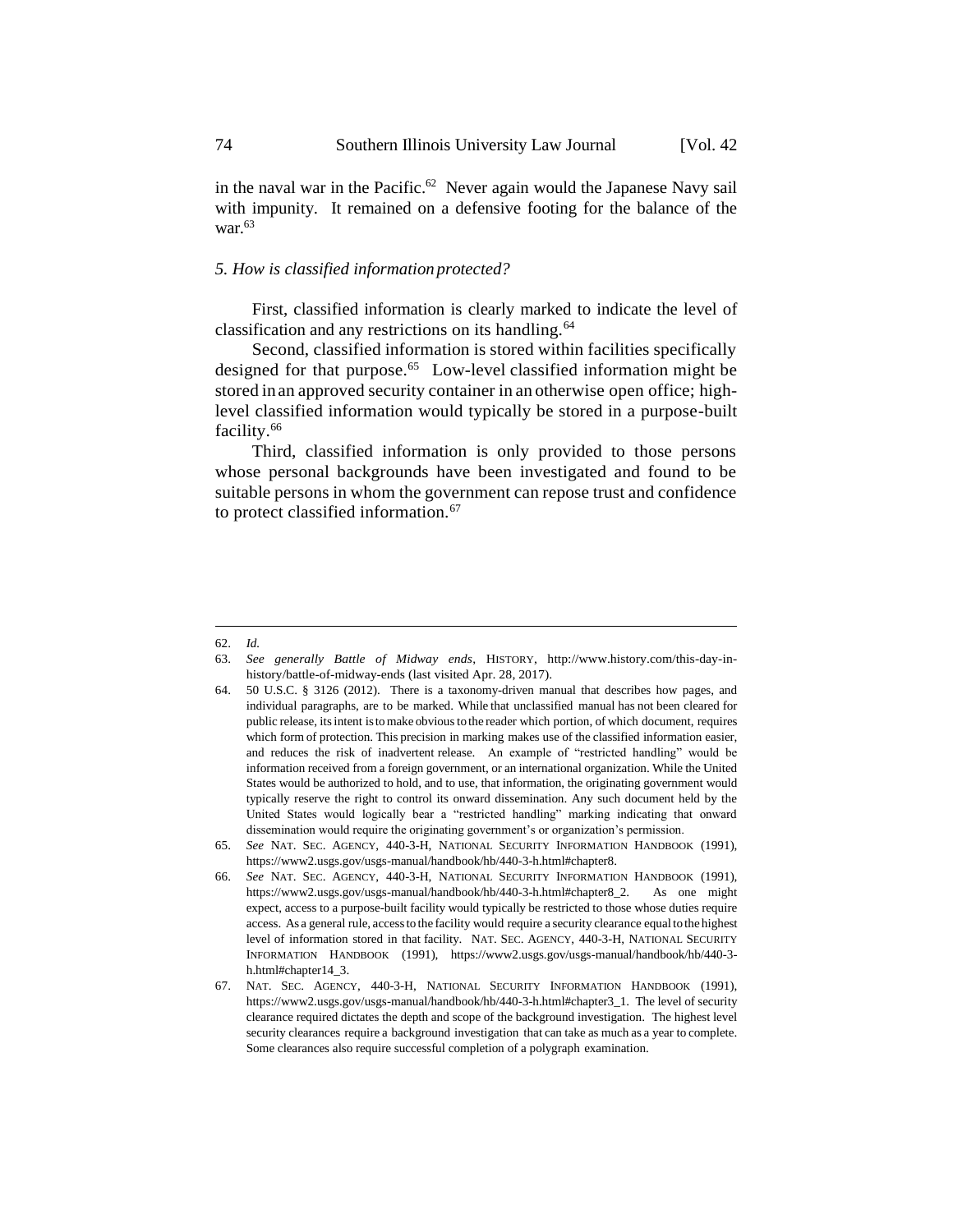Fourth, classified information is only provided to those individuals whose duties clearly require that access.<sup>68</sup> Mere possession of a security clearance is not sufficient.<sup>69</sup>

#### *6. How is classified information used?*

The primary purpose of information is to provide decision makers with decision advantage. Classified information is particularly valuable, as it has the potential to provide depth, breadth, or detail not publicly available. Such granularity of detail allows decision makers the ability to produce nuanced decisions to advance the nation'sinterests.

One continuing issue with intelligence information is the conundrum of risk vs. gain. The information any nation needs the most is often the information that is most vigorously protected by its owner. If access to that information can be gained at all, the recipient must also protect it vigorously; if the information's owner learns of its loss, the utility of that information in the recipient's hands is questionable. The result is that the most sought information is the hardest to use without revealing it is in the recipient's possession.

In battlefield situations, the value of intelligence information can be fleeting—the location(s) of enemies or their intentions, and can change very rapidly. If the value is fleeting, the need to protect possession of that information is also likely to be fleeting; in like manner, the shorter the "shelf life" of intelligence information, the greater the ability to make aggressive use of that information.

However, in a national-strategic environment, the shelf life of intelligence information could be measured in years, and perhaps even decades. In those cases, decisions about how, and when, to make use of intelligence information takes on a different set of considerations.

<sup>68.</sup> 46 C.F.R. § 503.59(d)(2) (2014).

<sup>69.</sup> *Id.* §§ 503.59(d)(1)-(2). While there are only three clearance levels (corresponding to the three levels of security classification: Confidential, Secret, and Top Secret), there are multiple "compartments" to restrict access to certain categories of information. For example, the President's helicopter crew requires a Top Secret security clearance, but the information it receives is that relevant to flight planning, flight safety, and the President's security. An intelligence analyst may also have a Top Secret security clearance, but have no access to Presidential security information. The principle is akin to that used in naval vessels: all crew are on-board, but watertight doors secure individual compartments on the ship, so that if one is penetrated, the damage can be contained and prevent the ship from sinking.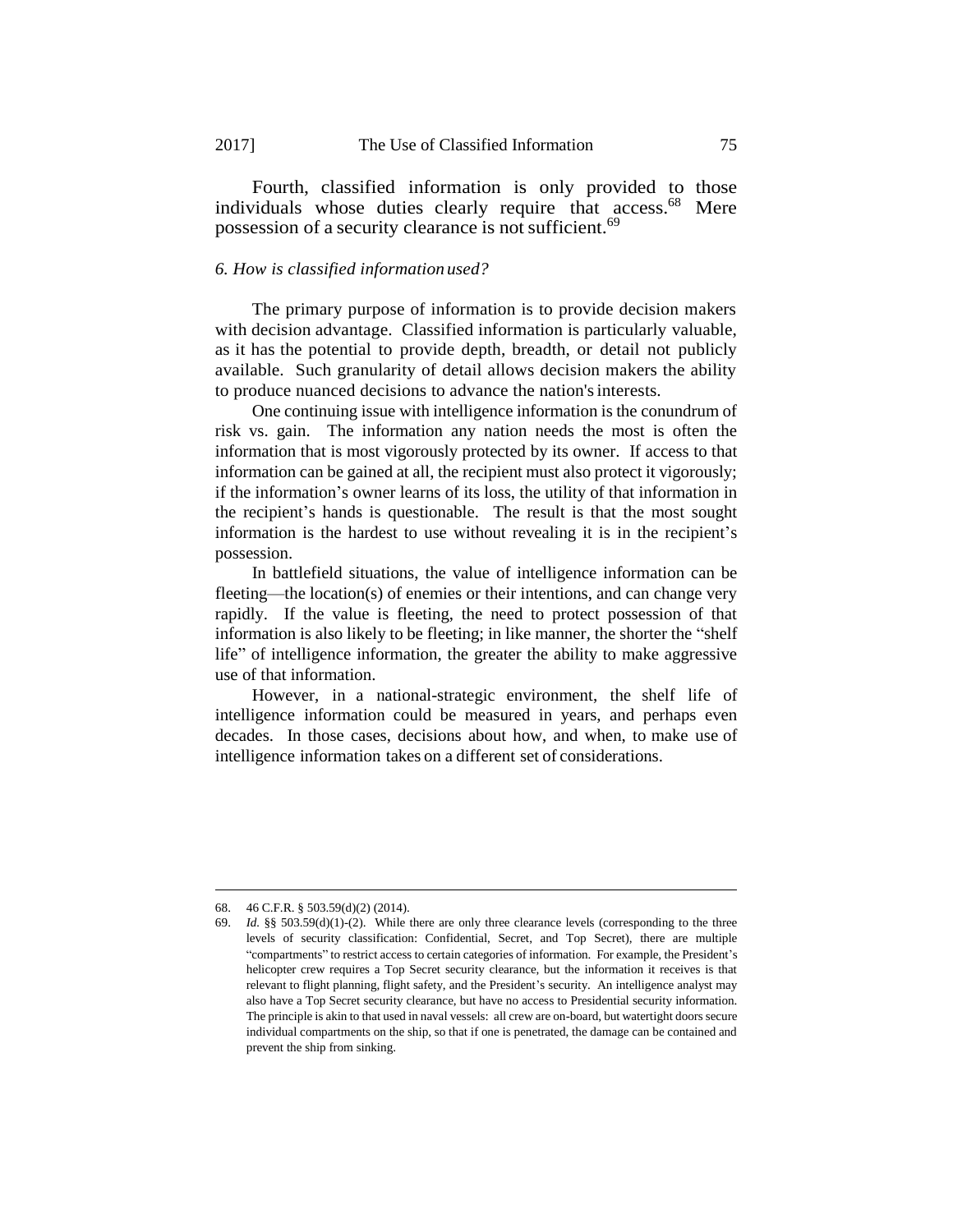# B. Use of Classified Information in Trial

#### *1. How is classified information used in trial?*

The first consideration, always implicated when the question of the use of classified information intrial arises, is "whetherthe useof classified information is in the best interests of the United States?" Remember, in the United States, there is a statutory obligation to protect intelligence sources and methods.<sup>70</sup> "Intelligence information" is the result of a source, or a method, or some combination thereof; it itself is neither a "source" nor a "method." Therefore, the starting logical position is that the information (the "intelligence") sought for release may be released without offending the statute's requirement of protection.

However, that theoretical starting position immediately collides with analysis of factors regarding United States best interests, use of information as evidence, and the Director of National Intelligence's statutory duties. The "harm" question should always come first, as the Director of National Intelligence has a statutory duty to protect intelligence sources and methods.<sup>71</sup> Many collection systems represent not only a great deal of money, but time and effort in their development.<sup>72</sup> The product of those systems often requires specialist training and experience to convert the product into data useable by humans.<sup>73</sup> Exposure of the collection, processing, or analytic methods involved could hinder, if not destroy, the future utility of those methods.

Also, an intelligence collection is designed to provide information, not "evidence" capable of withstanding cross-examination as to provenance, accuracy, and relevance.<sup>74</sup> Thus, the inquiry should consider any alternative methods which could obtain the same evidence.<sup>75</sup> For example, satellite images, images from military drones, and images from a law enforcement drone are all "pictures." The product from the law enforcement drone is likely going to be easier to use in court, as it was collected by a law enforcement officer familiar with evidentiary and

<sup>70.</sup> NAT. SEC. AGENCY, 440-3-H, NATIONAL SECURITY INFORMATION HANDBOOK (1991), https://www2.usgs.gov/usgs-manual/handbook/hb/440-3-h.html#chapter10\_2.

<sup>71.</sup> *See* 50 U.S.C. § 3024(i)(1) (2012).

<sup>72.</sup> 2016 ISOO Ann. Rep. 19, https://www.archives.gov/files/isoo/reports/2016-annual-report.pdf.

<sup>73.</sup> *S*ee U.S. Dept. of Justice, Audit Report 05-32, Processing Classified Information on Portable Computers in the Department of Justice (2005), https://oig.justice.gov/reports/plus/a0532/final.pdf.

<sup>74.</sup> *See* Patrick Dunleavy, *Intelligence vs. Evidence Gathering: Knowing the Difference*, THE INVESTIGATIVE PROJECT ON TERRORISM (Aug. 29, 2011) https://www.investigativeproject.org/ 3132/intelligence-vs-evidence-gathering-knowing.

<sup>75.</sup> Steven Aftergood, *A Tutorial on the Classified Information Procedures Act*, FED'N OF AM. SCIENTISTS (May 10, 2010), https://fas.org/blogs/secrecy/2010/05/cipa\_tutorial/.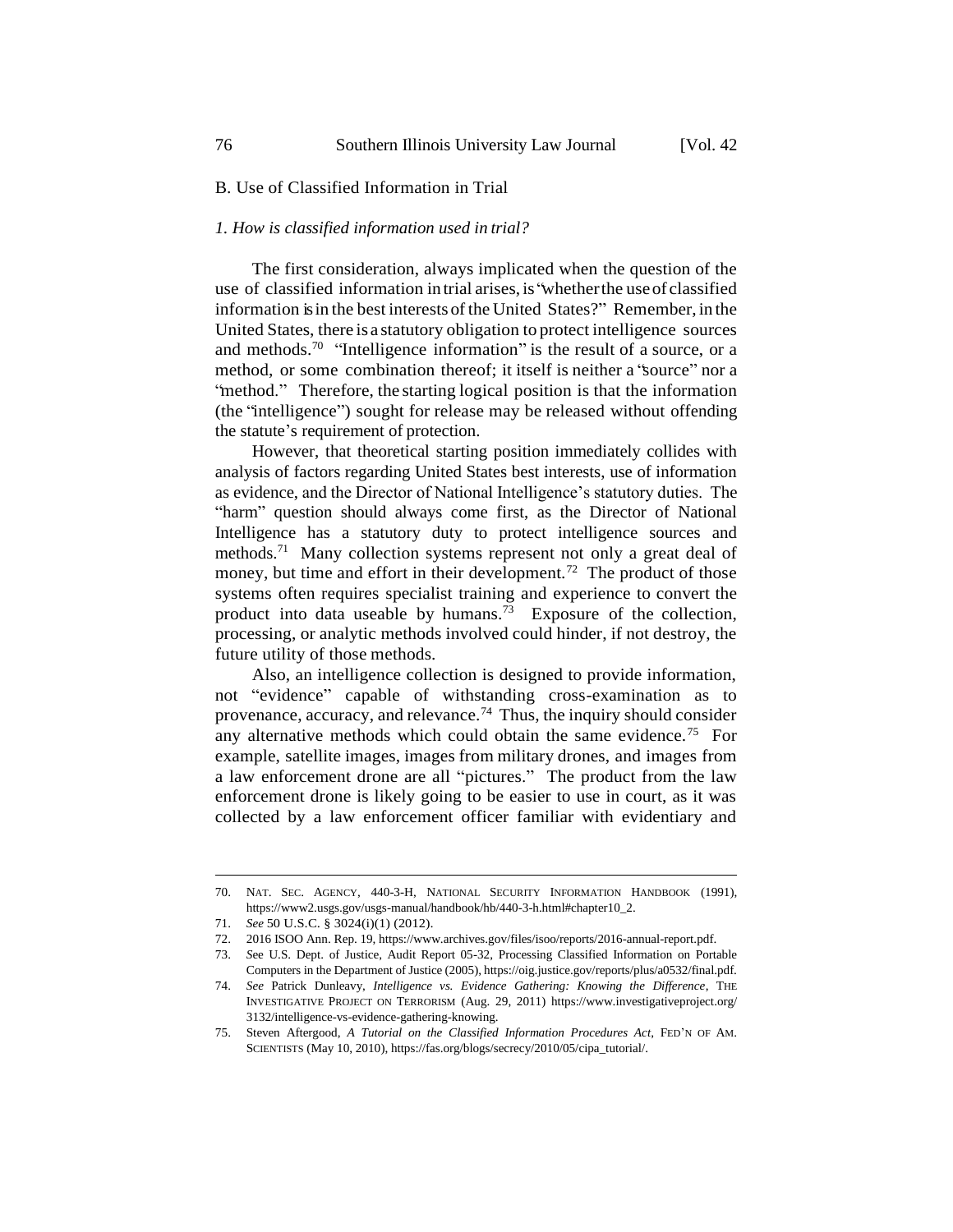chain-of-custody requirements. Such matters are largely unaddressed by intelligence officers, as they are not relevant to the intelligence craft.<sup>76</sup>

Thus, "whether the information sought can, in fact, be released without harming sources or methods" hinges on the answers to at least the following questions:

- What would the harm to the United States be, if the intelligence information was revealed in open court? Conversely, what benefit would accrue to the United States if that intelligence information was used?
- How did the United States come into possession of the information in question? Was it unilateral collection? Collection via some technical system, or from a human? Did a foreign government, or an international organization, provide the information?
- Can the information be used without compromising the collection method(s) involved?
- Does the information meet minimum evidentiary standards?
- If not, is there an alternative collection method, not linked to intelligence, that could provide substantially the same information?

All of these factors, construed and analyzed as a whole, lead to the decision of whether or not use of classified information at trial is in the best interests of the United States. However, there are additional considerations inplay.

# *2. What is the venue?*

As a matter of policy, the United States does not use classified information in state criminal trials.<sup>77</sup> Classified information is the property of the United States, or at a minimum is under federal control.<sup>78</sup> The only trial venue in which the United States would normally use classified information is the federal court system.<sup>79</sup> In the unlikely event a state criminal trial would somehow implicate classified information, the federal government would attempt to intervene and remove the case to federal court.<sup>80</sup>

<sup>76.</sup> *See generally* Milena Sterio, The Covert Use of Drones: How Secrecy Undermines Oversight and Accountability, 8 ALB. GOV'T L. REV. 129, 164 (2015); Timothy M. Ravich, Courts in the Drone Age, 42 N. KY. L. REV. 161 (2015).

<sup>77.</sup> Edward C. Liu & Todd Garvey, Cong. Research Serv., R41742, Protecting Classified Information and the Rights of Criminal Defendants: The Classified Information Procedures Act 9 (2012), https://fas.org/sgp/crs/secrecy/R41742.pdf.

<sup>78.</sup> *See* 18 U.S.C. § 1924(c) (2012).

<sup>79.</sup> 18 U.S.C. §§ 1-16(2012).

<sup>80.</sup> *See* 28 U.S.C. § 1442 (a)(1), (d)(1) (2012).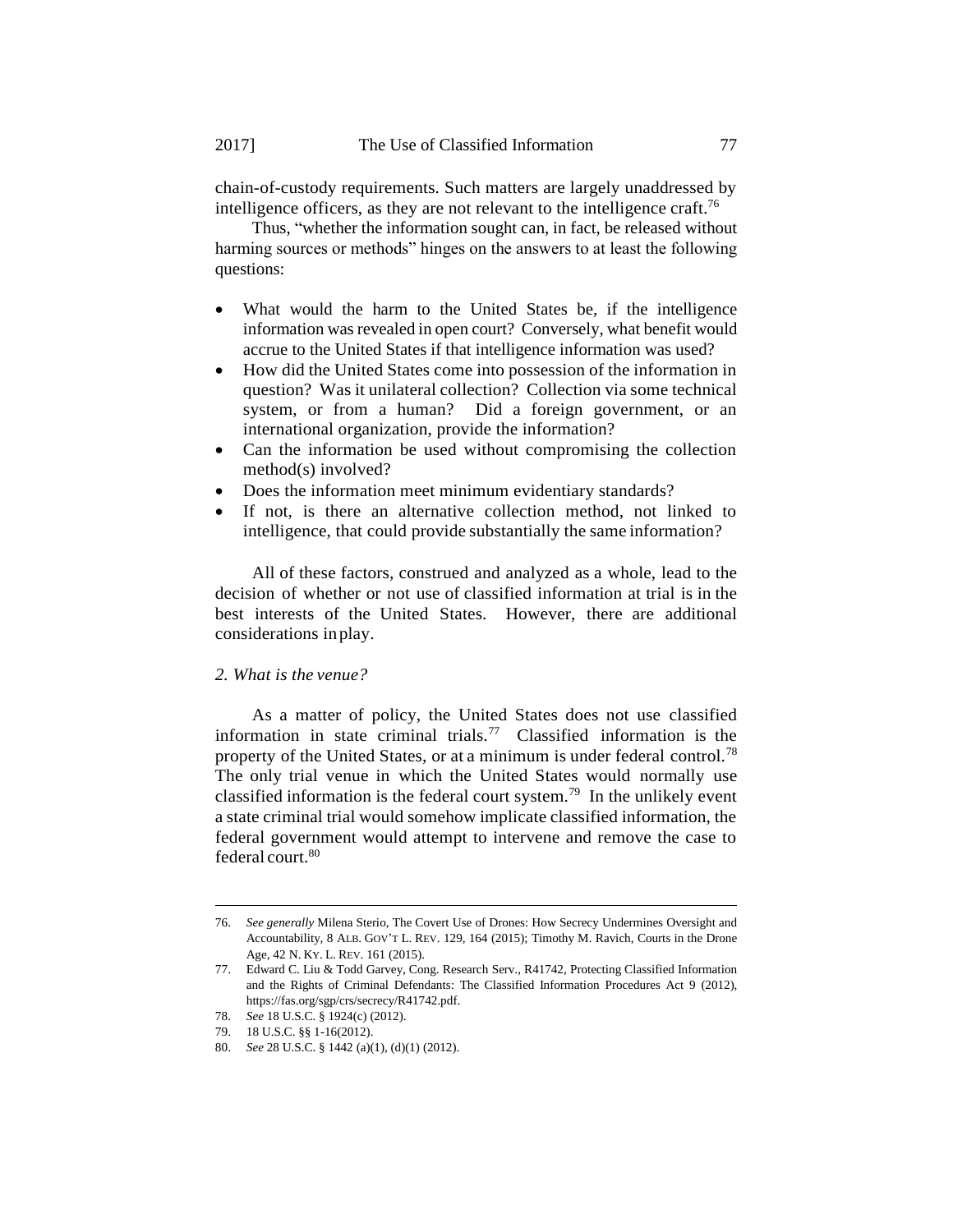Federal judges do not hold security clearances.<sup>81</sup> They are afforded access to classified information as a function of their positions, and the investigation is conducted as a routine component of the judicial nomination process.<sup>82</sup> The Executive Branch has taken the position that comity precludes additional investigation of federal judges. <sup>83</sup> The staffs of federal courts, on the other hand, are subject to the same investigative standards and requirements as any other federal employee whose duties may require access to classified information.<sup>84</sup> If a federal criminal case requires the use of classified information, which is not uncommon in terrorist and espionage cases, security arrangements are developed on an as-needed basis to support the trial while protecting the classified information involved.<sup>85</sup>

The Classified Information Procedures Act is a specific federal statute which governs the procedures used when classified information is intended for use in criminal trials.<sup>86</sup> That statute addresses policy—in the sense of whether or not the classified information sought for use at trial will actually be used—by putting the federal government to an election. $87$ After assorted procedural steps designed to protect both the defendant's right to defend himself and the government's need to protect classified information, the bench ultimately decides whether any of the lesser methods provided for by statute preserves the defendant's rights.<sup>88</sup> If the bench concludes that they do not and the government cannot or will not

<sup>81.</sup> DEPT. OF JUSTICE, UNITED STATES ATTORNEYS' MANUAL: CRIMINAL RESOURCE MANUAL 2054 (1997). https://www.justice.gov/usam/criminal-resource-manual-2054-synopsis-classifiedinformation-procedures-act-cipa.

<sup>82.</sup> *Id*.

<sup>83.</sup> Liu, *supra* note 81.

<sup>84.</sup> Criminal Resource Manual, *supra* note 89.

<sup>85.</sup> Robert Timothy Reagan, Keeping Government Secrets: A Pocket Guide for Judges on the State-Secrets Privilege, the Classified Information Procedures Act, and Court Security Officers 19 (Fed. Jud. Ctr., 2007), https://fas.org/sgp/jud/judges.pdf. The Foreign Intelligence Surveillance Court has a purpose-built facilitydesigned toaccommodate theclassified information it is presented. All other federal courts have varying degrees of secure information handling and storage capability. The matter is one normally addressed by the Department of Justice (directly, or via the local United States Attorney's office), the US Marshal's Service (responsible for federal courtroom security), and the proponent for the classified information involved. *See* Brian Palmer, *Do Judges Get to Look at Classified Documents?* Slate (Jun. 11, 2009), http://www.slate.com/articles/ news\_and\_politics/explainer/2009/06/do\_judges\_get\_to\_look\_at\_classified\_documents.html. *See also* U.S. Foreign Intelligence Surveillance Court Rules of Procedure (2010).

<sup>86.</sup> Classified Information Procedures Act, 18 U.S.C. app. 3 (2012). There is a separate, common-law based evidentiary privilege (the State Secrets privilege) available in civil suits. To be applicable, unless the United States is already a party to the action, it must be given leave to intervene. Once an intervenor, there must be a formal claim of privilege made by the head of the department with control over the matter, after actual, personal review ofthematerial(s) for which privilege is claimed. Once the claim is made, the bench determines if the circumstances support the claim of privilege. *See* United States v. Reynolds, 345 U.S. 1, 7–8 (1953).

<sup>87.</sup> 18 U.S.C. app. 3, § 6 (2012).

<sup>88.</sup> *Id.* § 6(c).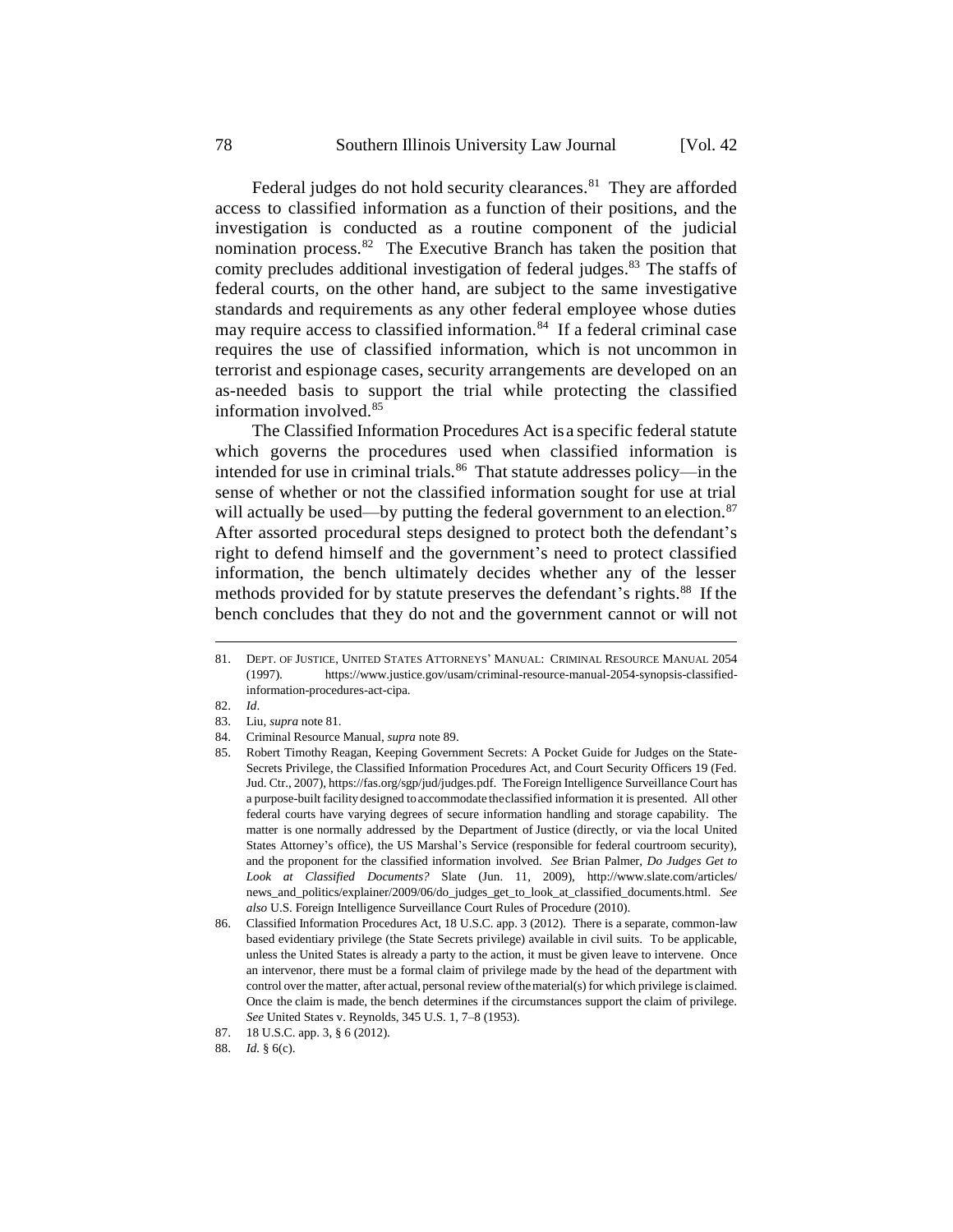make the classified information available, remedies available to the bench range from "dismissing specified counts of the indictment or information; finding against the United States on any issue as to which the excluded classified information relates; or striking or precluding all or part of the testimony of a witness." 89

The international arena is more challenging. Unlike the domestic federal environment, which the Executive Branch can maintain a high level of control over the classified information desired for use in trial,<sup>90</sup> the international environment is beyond the control of any national government.

Initially, the same analysis takes place: is revelation of the classified information in the best interests of the United States? What would the harm or benefit be to the United States if intelligence information was revealed in open court? Is the means of intelligence information acquisition one that can be revealed without undue harm? Will use of the information compromise that collectionmethod? Does the information meet the admissibility standard for use in the international tribunal? Not all tribunals use the same evidentiary standards; that which is permissible in one may not be permissible in another. $91$ 

Assuming all these hurdles have been cleared, which a significant assumption, there is a final statutory hurdle to surmount. No U.S. classified information may be provided to theUnitedNations, or any of its affiliated organizations, unless the President certifies to the relevant committees of Congress that the Director of National Intelligence, working with the Secretaries of State and Defense, has established mechanisms and procedures to protect any information to be released.<sup>92</sup>

<sup>89.</sup> *Id.* § 6(e)(2)(A)-(C).

<sup>90.</sup> *See* 50 U.S.C. § 3002 (2012).

<sup>91.</sup> The International Criminal Tribunal for the Fonner Yugoslavia (lCTY) and its counterpart for Rwanda (ICTR) had no rule against hearsay, a staple of the US court systems. *See* Rodney Dixon et al., Archbold International Criminal Courts: Practice, Procedure and Evidence 263 (Sir Adrian Fulford ed., Sweet & Maxwell 3d ed. 2009). On the other hand, the Special Court for Sierra Leone, mindful of the sometimes casual approach to human rights in Africa, adopted a rule barring admission of evidence "if its admission would bring the administration of justice into serious disrepute." *See* SCSLR. P. Evid. 95 (S. Afr.) (amended Mar. 7, 2003).

<sup>92.</sup> *See* 50 U.S.C. § 3042 (2012). There is a waiver provision, allowing the President to notify the appropriate committees of the Congress that provision of such information (presumably, in the absence of such procedures) is in the national security interests of the United States. While not explicitly stated, the assumption is that the waiver provision permits POTUS to act in an in extremis situation, such as providing US intelligence to a UN-sponsored hostage rescue force when time is of the essence. Note also that the statute does not specify which are the "appropriate" committees of theCongress. At a minimum, one would presume the House and Senate intelligence and foreign relations committees; since Defense is mentioned in the statute, the House and Senate armed services committees would seem logical as well.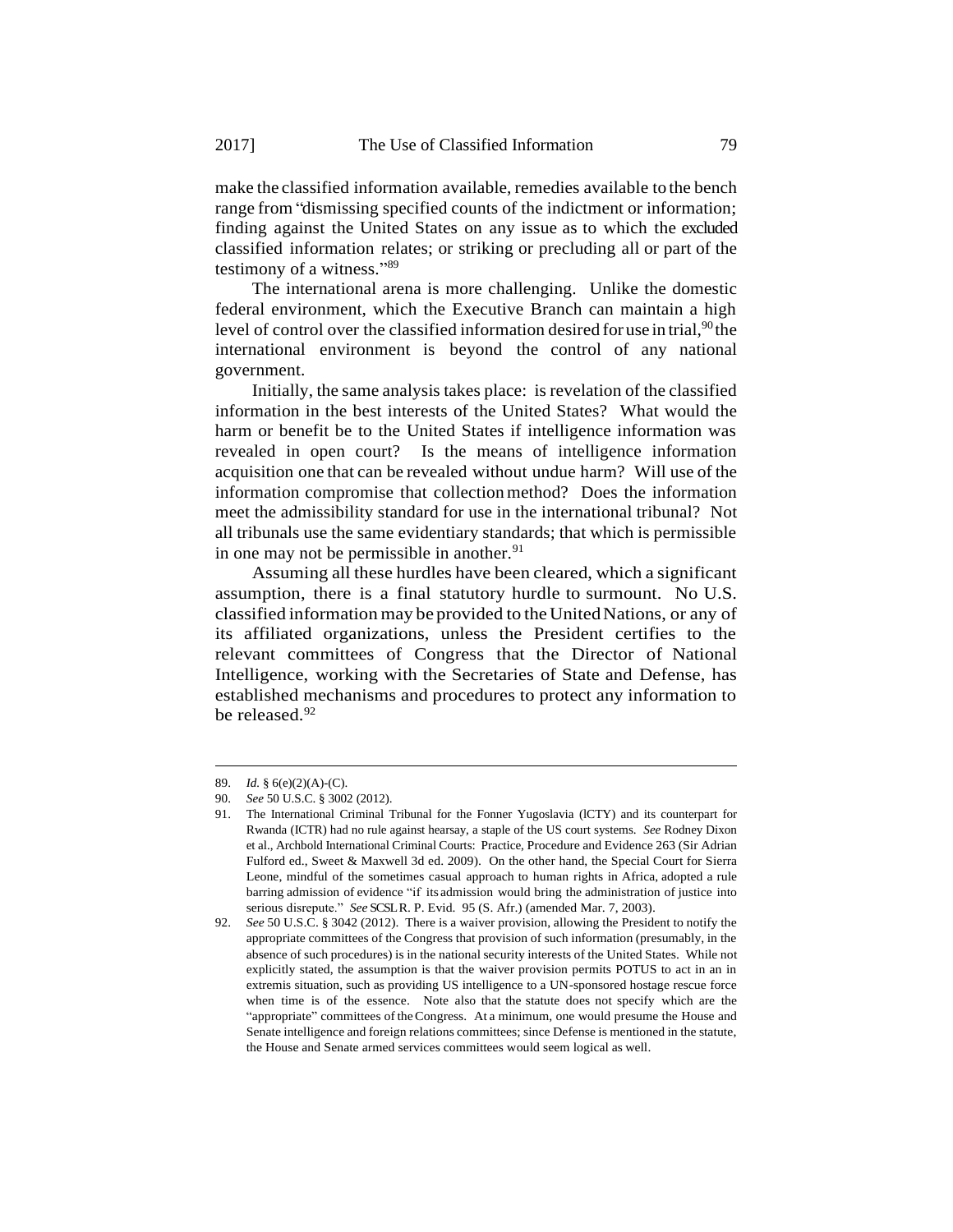Direct support of international criminal trials is not common, but it has happened.<sup>93</sup> One classic example is CIA's support of the trial of those accused of bombing Pan American World Airways flight 103, as detailed below.<sup>94</sup>

"On December 21, 1988, Pan American flight 103, a Boeing 747, took off from London, bound for New York City.<sup>95</sup> As it was climbing on its northerly flight path, it exploded over the town of Lockerbie in the Dumfries and Galloway region of southwest Scotland.<sup>96</sup> In all, 270 people from twenty-one countries died, including all 259 passengers and crewmembers plus eleven people on the ground in Lockerbie."<sup>97</sup>

The investigation of the bombing "was a jigsaw-puzzle assembly by many cooperating law-enforcement, intelligence, and legal personnel from numerous countries."<sup>98</sup> This collaborative effort included a CIA electronics expert who uncovered a key piece of evidence in 1989 from a piece of scorched shirt that was discovered to contain a fragment of a circuit that "had fused into the shirt's polyester fabric" from the heat of the explosion.<sup>99</sup>

The Scots photographed the circuit-board fragment and gave the photo to the FBI, who passed a copy to the CIA.<sup>100</sup> At the CIA, a Directorate of Science & Technology (DS&T) electronics expert observed two things he had seen before—a timer from an earlier Libyan terrorist attack.<sup>101</sup> Further analysis confirmed the fragment exactly matched part of a timer circuit manufactured specifically for the Libyans.<sup>102</sup>

In the Netherlands, a Scottish court presided over the two accused Libyans. The DS&T officer testified, but protected his identity through disguise, an alias, and alteration of his voice. The Libyans relied on the defense that the PLFP-GC bombed Pan Am 103, thus the expert's testimony was critical to rebut that theory. $103$ 

<sup>93.</sup> *See United States and the International Criminal Court*, WIKIPEDIA, https://en.wikipedia.org/wiki/United\_States\_and\_the\_International\_Criminal\_Court (last visited Sept. 24, 2017).

<sup>94.</sup> *CIA's Role in the Pan Am 103 Investigation and Trial (U)*, CENT. INTELLIGENCE AGENCY (Feb. 8, 2007, 1:08 PM), https://www.cia.gov/library/readingroom/docs/DOC\_0001407030.pdf.

<sup>95.</sup> *Terrorist Bombing of Pan Am Flight 103*, Posted to *CIA Museum*, CIA, https://www.cia.gov/aboutcia/cia-museum/experience-the-collection/text-version/stories/terrorist-bombing-of-pan-am-flight-103.html (last updated Nov. 21, 2012, 8:28 AM).

<sup>96.</sup> *Id.*

<sup>97.</sup> *Id.*

<sup>98.</sup> *Id.*

<sup>99.</sup> *Id.*

<sup>100.</sup> *Id.* 101. *Id.*

<sup>102.</sup> *Id.*

<sup>103.</sup> *Id.*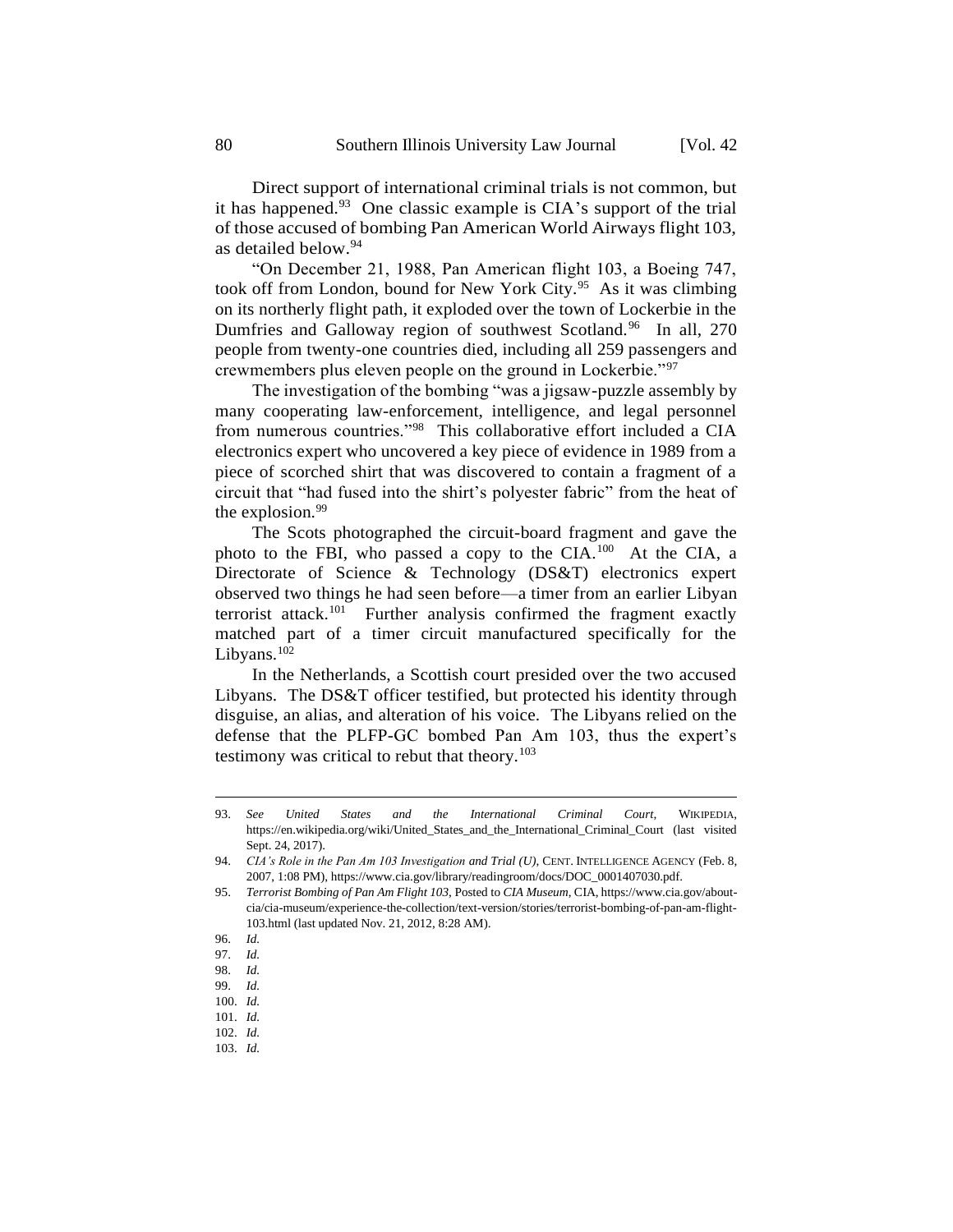Forensic experts seek justice after an incident, whereas CIA experts work in the shadows to prevent the instance before it happens.<sup>104</sup> CIA employees are experts "in weapons, ordnance, electronics, and other field work."<sup>105</sup> Due to the CIA experts' requirement for anonymity, not many know their contributions to combat terrorism. 106

The CIA expert's testimony, identifying the circuit-board fragment, was pivotal in the conviction of one accused Libyan terrorist.<sup>107</sup>

While the use of a CIA officer in the Pan Am 103 trial was successful (on two counts: the relevant evidence was presented in a manner acceptable to all parties, without compromising US intelligence sources, methods, or personnel; and a conviction was obtained), as a matter of practicality, the preferred approach in the international arena is for nations, including the United States, to provide classified information for "lead development purposes" only.<sup>108</sup> There is no intent to use the information at trial, rather, the information provided, typically ex parte to the prosecutorial staff, is designed to stimulate investigation along paths that, hopefully, will lead to the discovery of admissible evidence using means not involving foreign intelligence assets or capabilities.<sup>109</sup>

An example of this approach comes from the Rules of Procedure and Evidence used at the International Tribunal for the Former Yugoslavia. Rule 70 reads, in relevant part:

> (B) If the Prosecutor is in possession of information which has been provided to the Prosecutor on a confidential basis and which has been used solely for the purpose of generating new evidence, that initial information and its origin shall not be disclosed by the Prosecutor without the consent of the person or entity providing the initial information and shall in any event not be given in evidence without prior disclosure to the accused.

> (C) If, after obtaining the consent of the person or entity providing information under this rule, the Prosecutor elects to present as evidence any testimony, document or other material so provided, the Trial Chamber, notwithstanding Rule 98 [power of the court to order either party to produce additional

<sup>104.</sup> *Id.*

<sup>105.</sup> *Id.*

<sup>106.</sup> *Id.*

<sup>107.</sup> *Id.*

<sup>108.</sup> Rebecca Hughes Parker, *Anti-Money Laundering*, THE FCPA REPORT, Feb. 6, 2013, https://www.clearygottlieb.com/~/media/cgsh/files/publication-pdfs/former-fincen-director-jamesh-freis-jr-discusses-the-intersection-between-anti-money-laundering-and-anti-corruption-law-partone-of-two.pdf.

<sup>109.</sup> *Id.*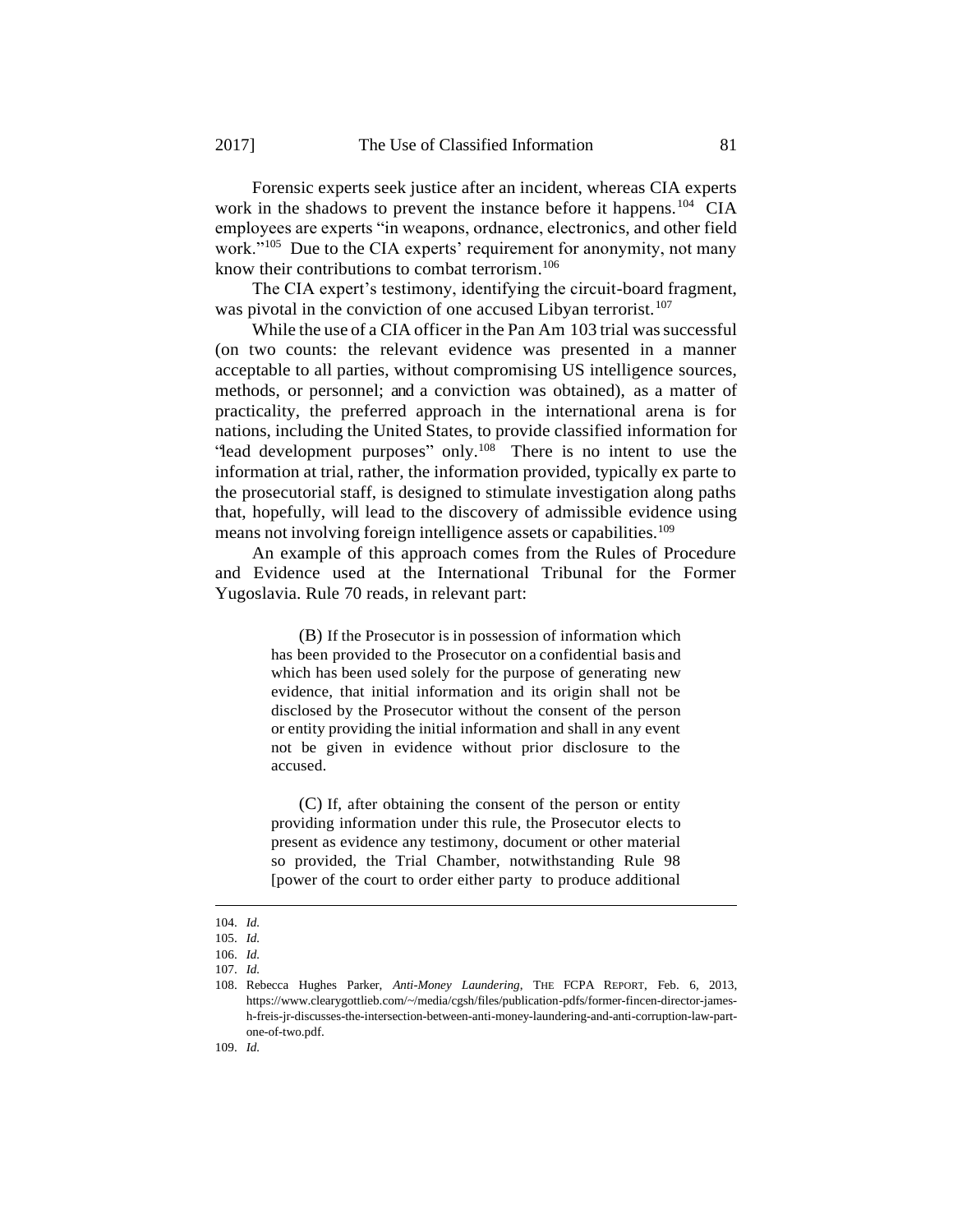evidence and summon witnesses], may not order either party to produce additional evidence received from the person or entity providing the initial information, nor may the Trial Chamber for the purpose of obtaining such additional evidence itself summon that person or a representative of that entity as a witness or order their attendance. A Trial chamber may not use its power to order the attendance of witnesses or to require production of documents in order to compel the production of such additional evidence.

(D) If the Prosecutor calls a witness to introduce in evidence any information provided under this Rule, the Trial Chamber may not compel that witness to answer any question relating to the information or its origin, ifthe witness declines to answer on grounds of confidentiality.

(E) The right of the accused to challenge the evidence presented by the Prosecution shall remain unaffected subject only to the limitations contained in Sub Rules (C)  $\&$  (D).

The author's personal experience reflects the preference for provision of intelligence information for lead generation purposes only. While serving as the Legal Advisor to the Prosecutor of the Special Court for Sierra Leone, I also served as the Prosecutor's intelligence officer, charged with developing and maintaining intelligence relationships with those nations willing to share information with the Special Court. During my service, without exception, those nations willing to provide information did so on a "lead generation" basis only. One nation was willing to provide actual copies of documents, which I refused to receive on the theory that I could best protect their content by ensuring that the documents never entered the Special Court compound. Any information relevant to the Court's investigative or prosecutorial activities could be, and was, stripped of any identifying characteristics and then provided, orally, to the Chief of Prosecutions or Chief of Investigations for their use.<sup>110</sup> To the best of my knowledge, the information provided was used by those two offices without ever compromising from whence the original information came. I, as a matter of practice, *never* revealed the identity of the organization or entitythat provided it.

<sup>110.</sup> *See Sanitization (classified information)*, WIKIPEDIA, https://en.wikipedia.org/ wiki/Sanitization\_(classified\_information) (last visited Dec. 21, 2016) (The process of stripping intelligence information of data that would tend to identify its sourcing, or its method of collection, is called "sanitizing").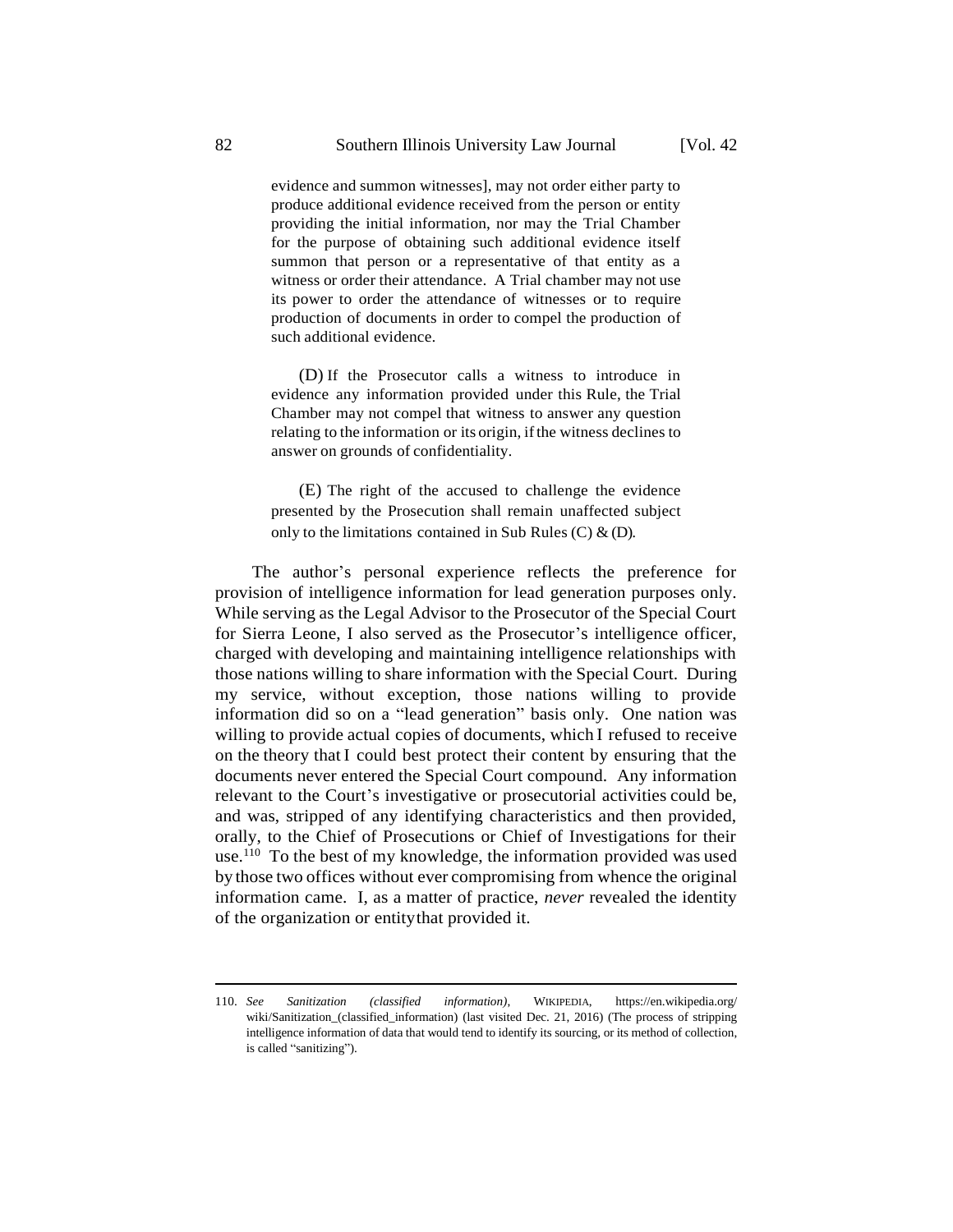1

# IV. THE CURRENT STATE

It would be convenient to be able to state that the United States has been able to develop a consistent, predictable, rapid system under which classified information of potential evidentiary use in a criminal trial can be provided, securely, to the parties involved without compromising intelligence sources and methods. In a land populated by wizards, dragons, and magic wands, that may be possible someday, but that is not the world in which we live.

When Louis Brandeis penned his famous "sunlight is the best disinfectant; electric light the most efficient policeman" line, the world's first mass-produced automobile had been in production for five years.<sup>111</sup> Today, Google is testing driverless cars.<sup>112</sup> In 1894, Marconi developed wireless telegraphy, and is credited with saving 700 of the Titanic's victims.<sup>113</sup> Today, most Americans carry in pocket or purse a device that will allow them to make voice calls to any place on the planet, and access the Internet from a bus stop. The twentieth century saw man move from being Earth-bound, to heavier-than-air flight, to transcontinental, intercontinental, and finally space travel. Who knows what developments will come next?

With each new technology development, the intelligence organizations of the world will try to find a way to use that development to produce intelligence information for the advantage of their decisionmakers. The techniques, opportunities, and vulnerabilities that could be used to produce this information are impossible to predict.

In addition, people are unpredictable. The Soviet Union believed that Oleg Penkovsky was one of the anointed ones, destined for a position of prominence and fame in the Soviet hierarchy. They learned that he, in fact, was disaffected, and proved simultaneously to be an extraordinary risk to the USSR at precisely the time he was of extraordinary value to the West.<sup>114</sup> The CIA reposed great trust and confidence in Aldrich Ames, and he repaid it with treachery that cost incalculable amounts of money

<sup>111.</sup> Brandeis' line, contained in a serialized chapter from what would become "Other People's Money and How Bankers Use It," was published in 1914. The Model T went into production in 1908. *See Our Story*, FORD, https://corporate.ford.com/history.html.

<sup>112.</sup> *Google's Driverless Cars Make Progress*, BBC (Feb. 2, 2017), http://www.bbc.com/news/technology-38839071.

<sup>113.</sup> Gerard Hannan, *19th Century European Broadcasting*, IRISH MEDIA MAN, https://irishmediaman.wordpress.com/category/european-history/.

<sup>114.</sup> *The Capture and Execution of Colonel Penkovsky, 1963*, CENT. INTELLIGENCE AGENCY (last updated Apr. 30, 2013, 12:35 PM), https://www.cia.gov/news-information/featured-storyarchive/2010-featured-story-archive/colonel-penkovsky.html.